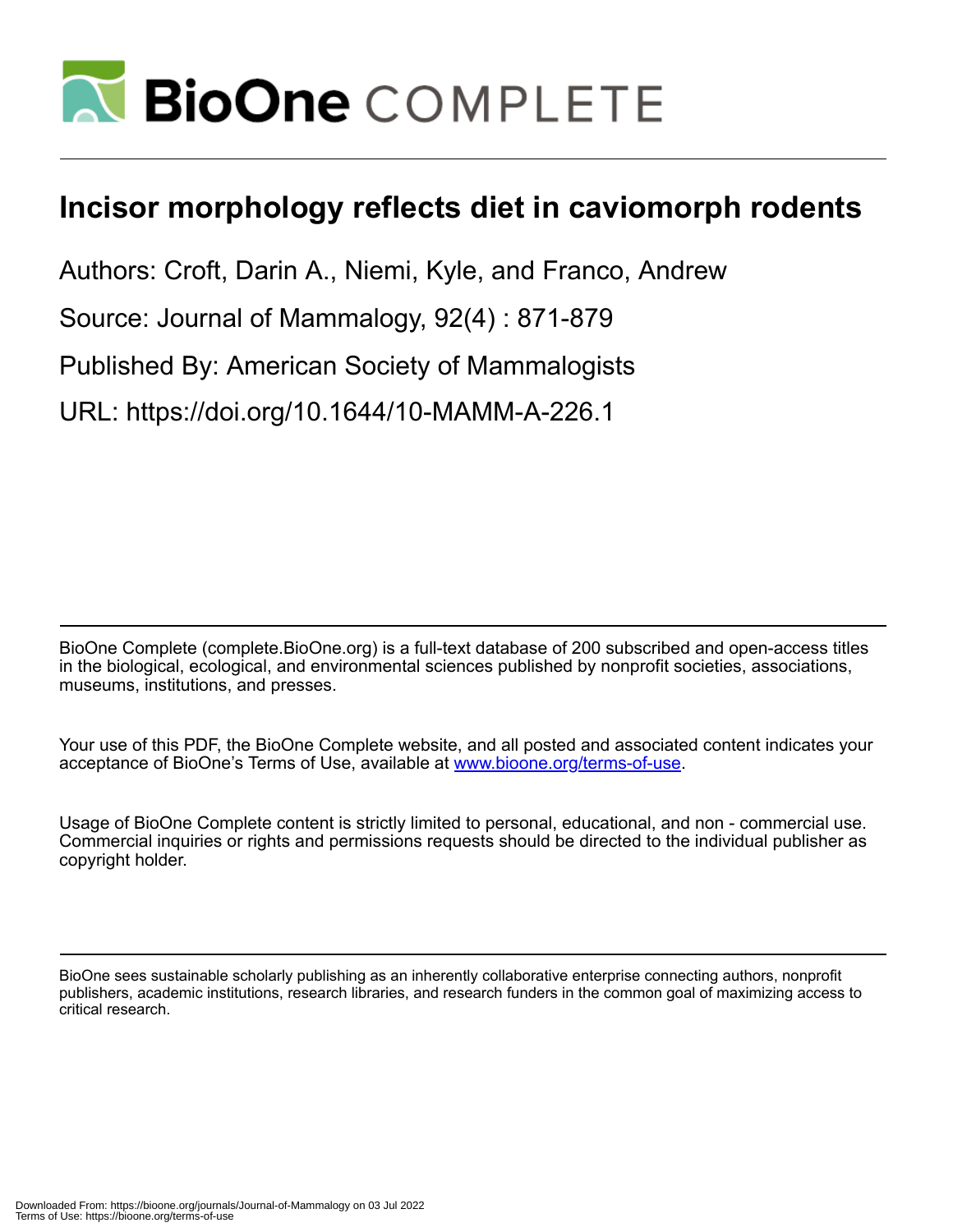

# Incisor morphology reflects diet in caviomorph rodents

DARIN A. CROFT,\* KYLE NIEMI, AND ANDREW FRANCO

Department of Anatomy, Case Western Reserve University School of Medicine, 10900 Euclid Avenue, Cleveland, OH 44106-4930, USA (DAC)

Department of Biology, Case Western Reserve University, 10900 Euclid Avenue, Cleveland, OH 44106, USA (KN, AF)

\* Correspondent: dcroft@case.edu

Rodents are important components of most modern ecosystems. Understanding their roles in paleocommunities requires robust methods for inferring diet and other autecological characteristics. This pilot study tests whether a relationship between incisor morphology and diet exists among extant rodents that might be used to infer diets of extinct species. We focused on 11 genera of caviomorph rodents classified in 3 dietary categories: fruit–leaf, fruit–seed, and grass–leaf. For each genus 6 variables describing morphology of the upper incisor were measured on 5 specimens. Data were analyzed using a series of stepwise discriminant analyses. Discriminant analyses correctly predicted diets of nearly all training cases  $(\sim 95\%)$  using 4 incisor characteristics. Five additional species (1 caviomorph and 4 noncaviomorph), treated as unknowns, also were classified correctly. Jackknife analyses correctly predicted diets of approximately two-thirds of training cases. Our study indicates that incisor morphology is related to diet in extant caviomorph rodents. Incisor data therefore might be useful for inferring diets of extinct species.

Key words: dentition, discriminant analysis, ecomorphology, herbivory, hystricognath, paleoecology, South America

E 2011 American Society of Mammalogists DOI: 10.1644/10-MAMM-A-226.1

All modern rodents possess a pair of hypselodont, chisellike incisors in the upper and lower jaws (Landry 1999; Meng and Wyss 2005; Van Valen 2004). These enlarged teeth arguably are the most easily recognized characteristic of rodents, and it is for these gnawing teeth that rodents are named (from the Latin rodere, meaning to gnaw). In addition to their obvious role in food acquisition and processing, these gnawing incisors are used by some species for digging, defense, or cutting tough materials such as wood (Nowak 1999). Relative to their morphological prominence and functional importance in rodents, rodent incisors have been the focus of surprisingly little ecomorphological investigation. Most recent studies that have examined rodent incisors in an ecological context have attempted to correlate their morphology with digging behavior rather than diet (e.g., Fernández et al. 2000; Hopkins and Davis 2009; Millien and Jaeger 2001; Millien-Parra 2000; Mora et al. 2003; Rybczynski 1999). Other studies have focused on size evolution and guild partitioning among a small number of sympatric species using incisor data and have demonstrated character displacement indicative of dietary resource partitioning (Ben-Moshe et al. 2001; Dayan and Simberloff 1994; Parra et al. 1999). Although a recent study by Samuels (2009) explored how cranial morphology differs among major dietary categories of rodents (e.g., carnivores, generalist herbivores, and omnivores), no study yet has focused solely on the relationship between incisor morphology and diet in rodents nor attempted to discriminate among herbivore diets at a finer scale.

The aim of our pilot study is to test whether a relationship between incisor morphology and diet exists among primarily herbivorous rodents. We do so by focusing on a morphologically diverse yet taxonomically limited group of rodents, the South American caviomorphs. In addition to exploring relationships that might provide insights into modern rodent ecomorphology, our ultimate goal is to determine features that can be used to infer diets of extinct species, especially those of the Tertiary of South America.

Caviomorphs are a monophyletic group of hystricognathous rodents that include 231 extant species in 11 families (Huchon and Douzery 2001; Woods and Kilpatrick 2005). They originated in South America prior to the earliest Oligocene, potentially as early as 50 million years ago (Flynn and Wyss 1998; Flynn et al. 2003; Rowe et al. 2010; Wyss et al. 1993, 1994), and quickly became prominent components of South American mammalian paleocommunities (Marshall and Cifelli 1990; Pascual and Ortiz Jaureguizar 1990; Patterson and



871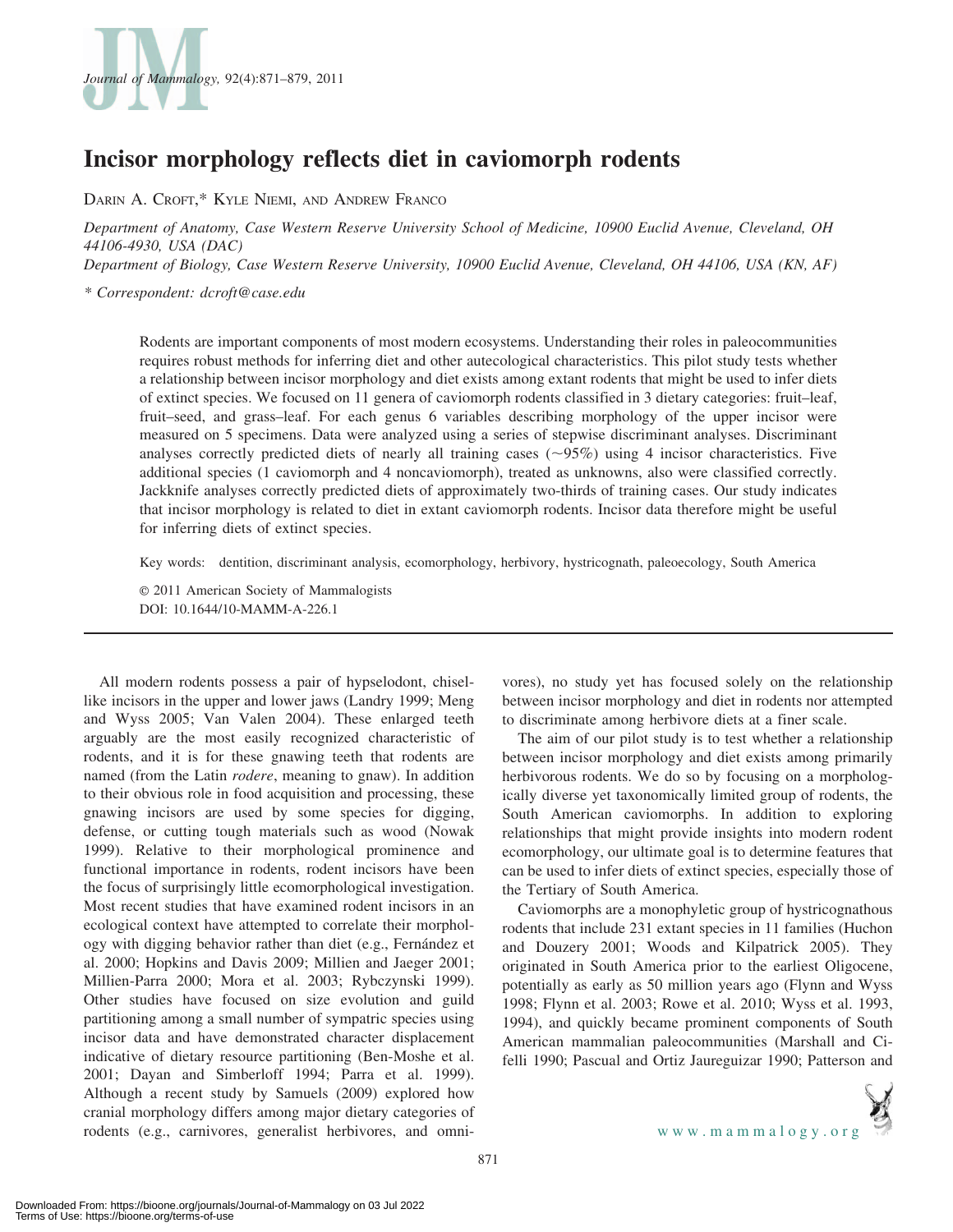Pascual 1968; Vucetich et al. 1999). Modern caviomorphs span a wide range of body sizes (Sánchez-Villagra et al. 2003) and are ecologically diverse in their dietary and locomotor adaptations, at least within the general dietary category of herbivory (Biknevicius 1993; Elissamburu and Vizcaíno 2004; Townsend and Croft 2008). They have been hypothesized to fill niches occupied by lagomorphs, artiodactyls, and hyracoids on other continents (Dubost 1988; Dubost et al. 2005; Mares and Ojeda 1982) and might have competed with rodentlike native South American ungulates in Tertiary mammal communities (Cifelli 1985; Simpson 1980). The ecological and morphological diversities of caviomorph rodents make them particularly amenable to a study of the relationship between incisor morphology and diet.

#### MATERIALS AND METHODS

Our data set included an ecologically and taxonomically broad subsample of caviomorph rodents from the mammalogy collections of Carnegie Museum of Natural History (Pittsburgh) and the Field Museum (Chicago), representing 8 families and 11 genera (Appendix I). We limited our data set to species for which good dietary data are available (Townsend and Croft 2008). Only adult individuals (i.e., those in which M3 had erupted) with undamaged upper incisors were used. Data were collected from 5 specimens of each genus, 55 specimens in total. Data were recorded from a single species of each genus, except for Coendou, for which sufficient specimens of a single species were not available. Additionally, 5 rodents (from 1 caviomorph and 3 noncaviomorph families) from the teaching collection of the lead author (DAC)— Aplodontia rufa (mountain beaver), Castor canadensis (American beaver), Erethizon dorsatum (North American porcupine), Marmota monax (woodchuck), and Sciurus carolinensis (eastern gray squirrel)—were measured and treated as unknowns to test the fidelity of a discriminant analysis used to predict diet from incisor morphology.

Six upper incisor variables were measured for each specimen (Fig. 1): BD, buccolingual diameter, measured perpendicular to the buccal enamel surface at the midpoint of the lingual face; CL, chord length, the straight-line distance from the alveolar border to tooth tip, measured at the distal limit of the buccal surface; DE, distal enamel extent, measured perpendicular to buccal face at the midpoint of the tooth; MD, mesiodistal diameter, one-half of the combined mesiodistal diameters of the pair where they meet at their tips; OD, buccolingual occlusal diameter, measured along the occlusal surface at its mesiodistal midpoint; and RC, outer radius of curvature, calculated along the buccal face of the tooth using points at its base, midpoint, and tip. MD was measured manually with Mitutoyo CD-6"CX digital calipers (Mitutoyo America, Aurora, Illinois) to the nearest 0.1 mm, whereas BD, CL, DE, OD, and RC were measured digitally using ImageJ (Rasband 2005) and digital photos  $(3,872 \times 2,592$  pixel JPEGs, taken with a PENTAX K10D SLR digital camera and 50-mm macro lens; PENTAX Imaging Company, Golden,



FIG. 1.—Upper incisor variable measured for this study, illustrated using the rostrum of an agouti (Dasyprocta punctata; CM 5259) in right lateral (left), anterior (middle), and occlusal (right) views. Abbreviations: BD, buccolingual diameter; CL, chord length; DE, distal enamel extent; MD, mesiodistal diameter; OD, buccolingual occlusal diameter; and RC (plus shading), outer radius of curvature.

Colorado). RC was calculated using a function in Matlab Release 2009a (Mathworks 2009) called calc\_circle (Appendix II). All variables were log-transformed prior to analysis to facilitate comparisons among species of highly disparate body mass. These particular variables were chosen because they encompass most of the functionally important aspects of incisor morphology, and because they are relatively straightforward to measure, thereby facilitating their use by other researchers should they prove useful for interpreting diet in extinct species.

We categorized species by feeding behavior into 3 broad dietary categories following Townsend and Croft (2008; Table 1): fruit–leaf, a varied diet including fruit, leafy, or woody vegetation, animal matter, and some seeds; fruit–seed, a diet primarily of seeds, supplemented with other materials; and grass–leaf, a diet mainly of leafy vegetation. In contrast to the goals of Samuels (2009), we were interested primarily in discriminating among different types of herbivores; most caviomorph rodents are primarily herbivorous, and our dietary categories reflect this distinction. All 5 genera and 3 species common to both of our analyses were included in the specialist herbivore category of Samuels (2009).

Stepwise discriminant analyses were performed using IBM SPSS Statistics 19 (SPSS, Inc. 2010) to test whether species could be classified into their correct dietary category based on the shape of their incisors. For each analysis the program determined the variables to be included based on the degree to which each lowered Wilks' lambda  $(\lambda)$ . The diets of the 5 additional species were treated as unknowns in both analyses and were not used to generate the models (i.e., as training specimens). To further test the fidelity of the models we conducted a series of jackknife analyses in which the diets of all individuals of a single training genus also were treated as unknown.

#### **RESULTS**

The stepwise discriminant model of all 55 training specimens included 4 of 6 variables and showed significant separation of dietary categories (Wilks'  $\lambda = 0.151, P <$ 0.0001). The analysis yielded 2 significant discriminant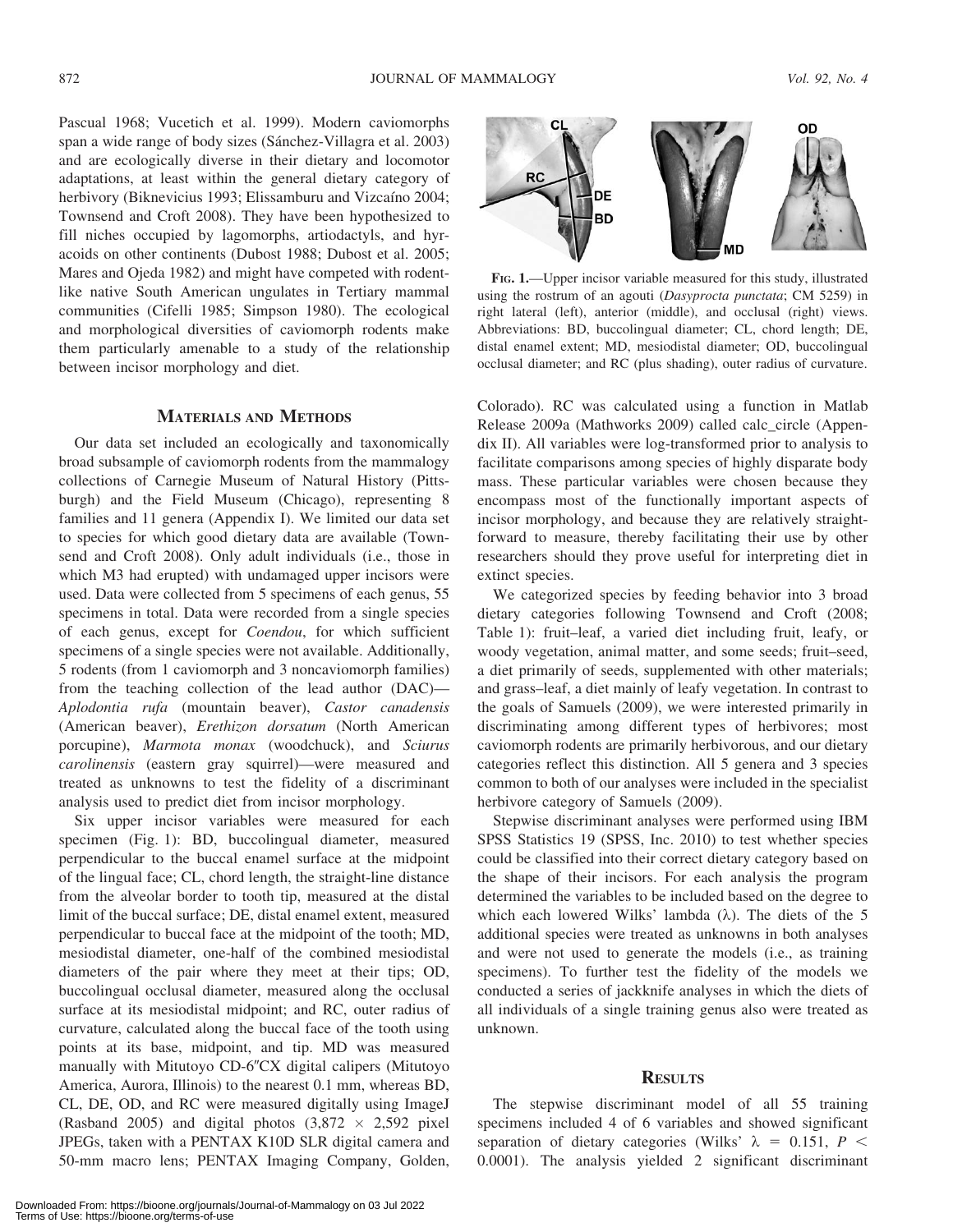TABLE 1.—Means and SDs for log-transformed variables used in discriminant analyses for each training genus, grouped by diet. BD, buccolingual diameter; CL, chord length; MD, mesiodistal diameter; OD, buccolingual occlusal diameter.

|                   | BD              | CL.             | MD              | <b>OD</b>                       |
|-------------------|-----------------|-----------------|-----------------|---------------------------------|
| Fruit-leaf        | $0.73 \pm 0.11$ | $1.29 \pm 0.11$ | $0.59 \pm 0.13$ | $0.86 \pm 0.11$                 |
| Coendou           | $0.59 \pm 0.04$ | $1.16 \pm 0.03$ | $0.47 \pm 0.06$ | $0.77 \pm 0.05$                 |
| Dasyprocta        | $0.69 \pm 0.03$ | $1.24 \pm 0.09$ | $0.51 \pm 0.02$ | $0.76 \pm 0.09$                 |
| <i>Cuniculus</i>  | $0.77 \pm 0.03$ | $1.34 \pm 0.06$ | $0.62 \pm 0.06$ | $0.98 \pm 0.09$                 |
| Myocastor         | $0.86 \pm 0.06$ | $1.42 \pm 0.08$ | $0.77 \pm 0.04$ | $0.94 \pm 0.06$                 |
| Grass-leaf        | $0.51 \pm 0.20$ | $1.13 \pm 0.24$ |                 | $0.46 \pm 0.32$ $0.55 \pm 0.19$ |
| Cavia             | $0.35 \pm 0.06$ | $0.94 \pm 0.05$ | $0.14 \pm 0.02$ | $0.34 \pm 0.04$                 |
| <i>Dolichotis</i> | $0.49 \pm 0.05$ | $1.08 \pm 0.09$ | $0.32 \pm 0.03$ | $0.51 \pm 0.10$                 |
| Hydrochoerus      | $0.84 \pm 0.07$ | $1.54 \pm 0.08$ |                 | $0.99 \pm 0.06$ $0.84 \pm 0.07$ |
| Ctenomys          | $0.38 \pm 0.04$ | $1.00 \pm 0.04$ | $0.37 \pm 0.02$ | $0.59 \pm 0.07$                 |
| Lagidium          | $0.47 \pm 0.07$ | $1.09 \pm 0.08$ | $0.46 \pm 0.06$ | $0.46 \pm 0.10$                 |
| Fruit-seed        | $0.43 \pm 0.05$ | $0.92 \pm 0.05$ | $0.22 \pm 0.01$ | $0.47 \pm 0.03$                 |
| Proechimys        | $0.40 \pm 0.03$ | $0.89 \pm 0.03$ | $0.22 \pm 0.04$ | $0.45 \pm 0.06$                 |
| <b>Thrichomys</b> | $0.47 \pm 0.03$ | $0.95 \pm 0.05$ | $0.23 \pm 0.03$ | $0.48 \pm 0.05$                 |

functions that accounted for 100.0% of variance in the data set. The 1st discriminant function accounted for nearly 80% of the total variance. BD and OD positively influenced scores on this axis, whereas CL and MD negatively influenced scores. The 1st discriminant function primarily separated fruit–leaf feeders, with buccolingually deep incisors, from grass–leaf eaters, with longer, broader incisors (Fig. 2; Table 1). Fruit– seed feeders had intermediate values on the 1st discriminant function but were separated from other groups by the 2nd discriminant function, primarily based on their short, deep incisors. Three  $(\sim 5\%)$  of the 55 training specimens were misclassified, 1 each of Cavia, Dasyprocta, and Dolichotis. Diets of all 5 species included as unknowns were predicted correctly.

In stepwise discriminant analyses in which the diets of all individuals of a single training genus were considered unknown, most (9 of 11) relied on the same 4 variables for discrimination (BD, CL, MD, and OD; Table 2). About twothirds of cases (36 of 55 specimens) were classified correctly overall. All individuals of 4 genera were classified correctly (Cuniculus, Lagidium, Proechimys, and Myocastor), whereas none of 2 genera were (Hydrochoerus and Ctenomys). Of the remaining 5 genera, the majority of individuals were classified correctly in 4.

#### **DISCUSSION**

The goal of this pilot study was to test whether a relationship between incisor morphology and diet exists among rodents. The ability of the discriminant analysis to group rodents correctly by diet using incisor measurements indicates that such a relationship does exist. We plan to test these patterns further by expanding the number of species and specimens included in our data set, but the results of this initial analysis are promising. Our analysis suggests that grass–leaf eaters have long, mesiodistally broad incisors; fruit–seed eaters have short, buccolingually deep incisors; and fruit–leaf





FIG. 2.—Scatterplot of a stepwise discriminant analysis of caviomorph rodent specimens based on 4 variables. Training specimens are plotted by predicted diet (shape) and actual diet (fill). Specimens treated as unknowns are indicated by an asterisk (\*). Relative loadings of variables on each discriminant function are represented next to each axis: BD, buccolingual diameter; CL, chord length; MD, mesiodistal diameter; and OD, buccolingual occlusal diameter. Predicted diet: circles, grass–leaf; triangles, fruit–seed; and squares, fruit–leaf. Actual diet: black, grass–leaf; white, fruit–seed; and gray, fruit–leaf.

eaters have long, buccolingually deep incisors. These general patterns are logical from a functional standpoint (Lucas 2004; Popowics and Fortelius 1997). Broad incisors should be useful for cropping compliant but tough foods such as grasses and might be analogous to the wide muzzles and incisor arcades present in grazing bovid artiodactyls (Janis and Ehrhardt 1988). In contrast, short, buccolingually deep incisors would better resist the higher forces necessary to penetrate hard food items such as seeds. The longer incisors (as indicated by chord

TABLE 2.—Predicted diets (FL, fruit–leaf; GL, grass–leaf; FS, fruit–seed) when all members of a single training genus were treated as unknown in a stepwise discriminant analysis. Variables included in each analysis also are listed (BD, buccolingual diameter; CL, chord length; MD, mesiodistal diameter; OD, buccolingual occlusal diameter; DE, distal enamel extent; RC, outer radius of curvature). Incorrect classifications are italicized. For actual diets see Appendix I.

| Genus             | Predicted diet    | Variables included     |  |  |  |
|-------------------|-------------------|------------------------|--|--|--|
| Coendou           | 4 FL, 1 GL        | BD, CL, MD, OD         |  |  |  |
| Dasyprocta        | 3 FS. 2 FL        | BD. CL. MD. OD         |  |  |  |
| Cavia             | 3 GL, 2 FS        | BD, CL, MD, OD         |  |  |  |
| <i>Dolichotis</i> | 3 GL, 1 FL, 1 FS  | BD. CL. MD. OD         |  |  |  |
| Hydrochoerus      | 5 FL              | BD, CL, DE, MD, OD, RC |  |  |  |
| <i>Cuniculus</i>  | 5 FL              | BD, CL, MD, OD         |  |  |  |
| Lagidium          | $5 \text{ GL}$    | BD, CL, MD, OD         |  |  |  |
| Ctenomys          | 3 FL, 2 FS        | OD. RC                 |  |  |  |
| Proechimys        | 5 FS              | BD, CL, MD, OD         |  |  |  |
| <b>Thrichomys</b> | 4 FS, 1 <i>GL</i> | BD, CL, MD, OD         |  |  |  |
| Myocastor         | 5 FL              | BD, CL, MD, OD         |  |  |  |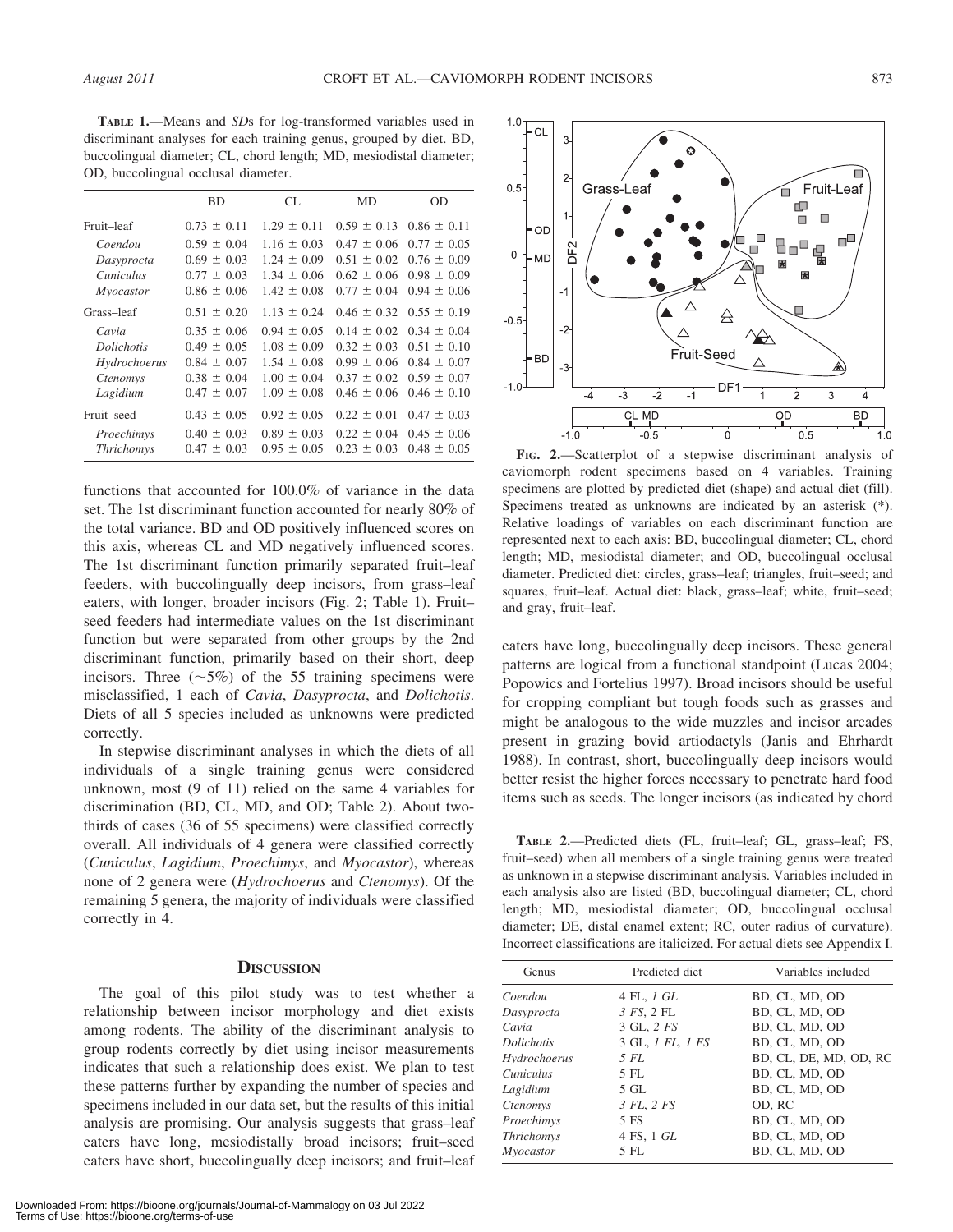length) evident in fruit-eating rodents might relate to the consumption of larger food items.

The 3 misclassified training cases pertain to distinct species, all of which were predicted to be fruit–seed eaters. Their misclassifications appear to be due to individual variation rather than any systematic bias in the analysis and stem from atypical values for 1 or more variables. The misclassified Dolichotis (CM 44059), which plots deep within fruit–seed eater territory, has a low value for CL relative to its other measurements (Appendix I). The other 2 cases plot at the edge of the fruit–seed eaters, near to their correct dietary group; Cavia (CM 5292) also has a relatively low value for CL, and Dasyprocta (CM 5266) has slightly lower values for BD and OD.

The ability of the discriminant analysis to determine the diets of all 5 test species treated as unknowns further suggests that a relationship between incisor morphology and diet is common to all rodents (or at least relatively large-bodied ones) and is not exclusive to caviomorphs. This parallels the results obtained by Samuels (2009) for a broader taxonomic range of rodents. Incisor morphology therefore should be useful for inferring diet in extinct species.

The discriminatory ability of the jackknife analyses of specimens—in which all members of a training genus were treated as unknowns—varied considerably; all specimens of 4 genera were classified correctly, all specimens of 2 genera were classified incorrectly, and classifications of specimens of the remaining 5 genera were mixed. In the 5 genera that had mixed (correct and incorrect) classifications the majority of specimens were classified correctly in 4. In only 2 instances were specimens assigned incorrectly to 2 different groups as opposed to all being assigned to the same incorrect group. For extinct species this suggests that using a majority rule criterion would be effective at predicting diet nearly 75% of the time. Furthermore, at least 1 dietary category (the one to which no cases are assigned) can be ruled out  $>80\%$  of the time. Integrating other types of dietary evidence (e.g., hypsodonty and enamel microwear) might help clarify the correct category in the event that more than 1 is suggested by incisor morphology alone. We plan to explore this in future investigations of diet in extinct rodents.

The 2 genera in which all specimens were misclassified were Hydrochoerus, the capybara, and Ctenomys, the tawny tuco-tuco. These results are unsurprising considering that Hydrochoerus is the largest rodent in the data set and Ctenomys is the only chisel-tooth digger. Treating the former as an unknown requires extrapolating far outside the size range of the remaining training set. When the diet of Hydrochoerus was treated as unknown, it was classified with fruit–leaf feeders, the group with the largest average body mass. The hazards of extrapolation in paleoecological studies are well known (Millien 2008), and they also apply here. Ctenomys would be expected to have conflicting demands on its incisors that might result in an atypical morphology relative to nondiggers. Specimens of Ctenomys were split incorrectly between the other 2 dietary groups; the genus as a whole was predicted to be a fruit–seed consumer because of its blunter teeth and smaller radius of curvature.

The misclassification of Hydrochoerus raises a more general question about the role of body mass in an analysis such as this. Because incisor morphology can change allometrically (Lessa and Patton 1989; Samuels 2009), such effects could confound dietary interpretations, especially in groups such as caviomorphs in which species vary by several orders of magnitude. Conversely, body mass is related broadly to diet in primates, hoofed herbivores, and marsupials (Eisenberg 1978; Janis 1976; Kay and Hylander 1978; Tyndale-Biscoe 2005) and therefore might provide important information about diets of extinct species. Given that the primary goal of this study is paleodietary inference, we did not attempt to exclude size effects in the present analysis.

Compared to mammals such as ungulates, primates, and carnivorans, surprisingly few investigations of diet in Tertiary rodents have been conducted. This could be attributable in part to their generally small size, although many caviomorph rodents are obvious exceptions. Adequate sampling of smaller-bodied mammals in the fossil record usually requires different collecting techniques such as screen washing (Badgley et al. 1995). Such techniques were used less frequently by early fossil collectors and even currently are not useful for highly indurated sediments. Small mammals therefore are more likely to be underrepresented in paleontological collections. Compounding this issue is the belief that rodents generally are less useful for climate and habitat inference than are megafauna. Accordingly, they mostly have been excluded from community paleoecological analyses (Eronen 2006; Mendoza et al. 2005; Palmqvist et al. 2003; Reed 1997, 1998). Given that climate change can result in rapid body mass changes in rodents (Millien and Damuth 2004; Smith et al. 1998; Yom-Tov and Yom-Tov 2004) and in the structure of small mammal communities (Blois et al. 2010), such exclusions might not be warranted. Stable isotope studies of tooth enamel have neglected all but some of the largest rodents; until the relatively recent advent of microlaser sampling (Sharp and Cerling 1998), most rodent teeth were too small to provide sufficient material for bulk analysis of carbon isotopes. The incisors of large rodents are highly suitable for serial sampling (Stuart-Williams and Schwarcz 1997), and the new microsampling techniques promise to increase the pool of species that can be investigated in this manner.

Caviomorph rodents include a diversity of relatively large species. Accordingly, many of the aforementioned reasons for excluding them from paleoecological analyses do not apply. Caviomorphs are abundant in most Neogene South American faunas (Croft 2007; Flynn et al. 2002, 2008; Kramarz and Bellosi 2005; Walton 1997) and undoubtedly played key roles in ancient South American mammal communities. Understanding the historical development of Neotropical mammal communities therefore requires understanding the biology of extinct caviomorph rodents. This, in turn, requires robust methods for inferring their diets and other aspects of their biology.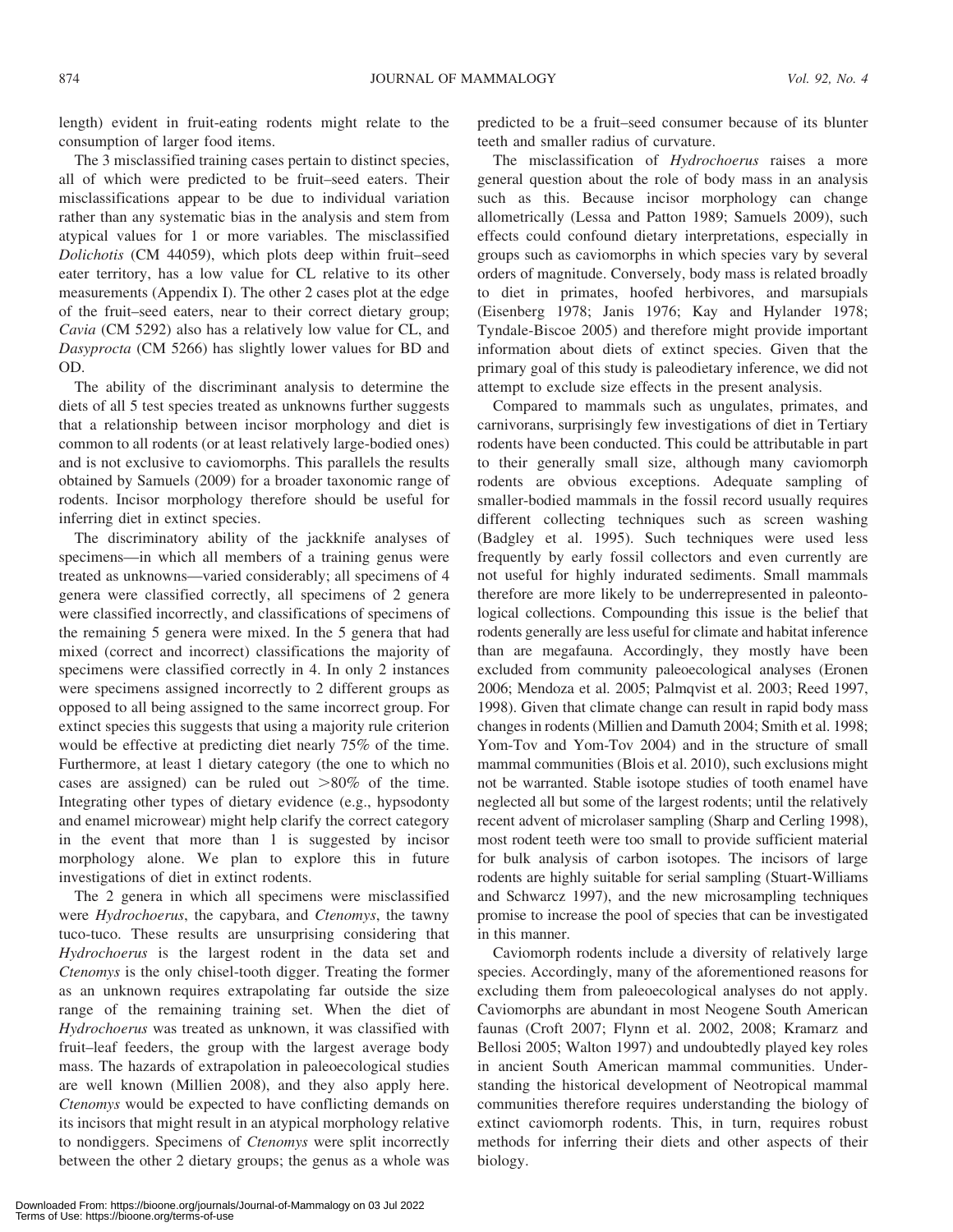Other than analogy with modern representatives (Vucetich and Verzi 1991), the only method that has been used thus far for paleodietary inference in caviomorph rodents is the hypsodonty index (i.e., relative tooth crown height). Even so, this mostly has been applied subjectively, with species with higher crowns assumed to be grazers or open-habitat feeders, or both, and those with low crowns assumed to be closed-habitat browsers (Candela and Vucetich 2002; Croft et al. 2007; Kay and Madden 1997; Pascual et al. 1996). The only systematic investigation of the relationship between hypsodonty and diet and habitat in modern South American rodents (including caviomorphs) was that of Williams and Kay (2001). This study demonstrated that grazing or open-habitat species, or both, have higher hypsodonty indexes than other species, but it was not successful in discriminating among their 3 dietary categories using hypsodonty alone. The study also did not establish ranges of hypsodonty indexes that could be used to infer diet in extinct species. Factors other than diet can affect hypsodonty levels in mammals, such as exogenous abrasives (Stirton 1947), and the relationship between hypsodonty and diet in rodents warrants further investigation.

The ultimate goal for paleodietary studies of caviomorph rodents should be to refine traditional, hypsodonty-based dietary interpretations by incorporating data from other independent lines of evidence. Enamel microwear represents 1 such line of evidence (Townsend and Croft 2008), and incisor morphology might be another. Combined with studies of carbon isotopes (MacFadden and Shockey 1997) and potentially cheek tooth morphology (Evans et al. 2007), the accuracy of dietary interpretations for caviomorph rodents might approach that currently available for ungulates (Janis 1995; Palmqvist et al. 2003; Semprebon and Rivals 2007). Dietary data from caviomorph rodents also might prove useful for inferring diet in superficially rodent-like members of extinct clades, such as typothere notoungulates (Croft 1999; Reguero et al. 2007). Accurate autecological analyses of both caviomorph rodents and endemic ungulates is necessary if we are to understand better the development of Neotropical mammal communities.

In summary, our study demonstrates that upper incisor morphology likely represents an additional method of inferring diet in extinct caviomorph rodents and probably in other groups of rodents as well. A larger data set should be analyzed to strengthen this inference and to clarify characters that consistently discriminate among dietary groups. This approach would be particularly appropriate for dietary inference in extinct species because of the relatively limited material necessary for analysis; well-preserved rodent incisors are far more common in the fossil record than are complete maxillae or crania. Like hypsodonty and enamel microwear, this approach holds promise for wide application with limited materials and resources.

#### ACKNOWLEDGMENTS

J. Samuels provided very helpful feedback on an earlier version of this manuscript; a later version was improved thanks to careful

feedback provided by 2 anonymous reviewers. Access to specimens was kindly facilitated by S. McLaren and J. Wible at Carnegie Museum of Natural History and W. Stanley at the Field Museum. Specimens at the Cleveland Museum of Natural History were studied during the initial stages of project development, a process aided by T. Matson and R. Muehlheim. This research was supported by the National Science Foundation (EAR 0819817 to DAC) and the Case Western Reserve University School of Medicine.

#### LITERATURE CITED

- BADGLEY, C., W. S. BARTELS, M. E. MORGAN, A. K. BEHRENSMEYER, AND S. M. RAZA. 1995. Taphonomy of vertebrate assemblages from the Paleogene of northwestern Wyoming and the Neogene of northern Pakistan. Palaeogeography, Palaeoclimatology, Palaeoecology 115:157–180.
- BEN-MOSHE, A., T. DAYAN, AND D. SIMBERLOFF. 2001. Convergence in morphological patterns and community organization between Old and New World rodent guilds. American Naturalist 158:484–495.
- BIKNEVICIUS, A. R. 1993. Biomechanical scaling of limb bones and differential limb use in caviomorph rodents. Journal of Mammalogy 74:95–107.
- BLOIS, J. L., J. L. MCGUIRE, AND E. A. HADLY. 2010. Small mammal diversity loss in response to late-Pleistocene climatic change. Nature 465:771–774.
- CANDELA, A. M., AND M. G. VUCETICH. 2002. Hypsosteiromys (Rodentia, Hystricognathi) from the early Miocene of Patagonia (Argentina), the only Erethizontidae with a tendency to hypsodonty. Geobios 35:153–160.
- CIFELLI, R. L. 1985. South American ungulate evolution and extinction. Pp. 249–266 in The Great American Biotic Interchange (F. G. Stehli and S. D. Webb, eds.). Plenum Press, New York.
- CROFT, D. A. 1999. Placentals: South American ungulates. Pp. 890– 906 in Encyclopedia of paleontology (R. Singer, ed.). Fitzroy-Dearborn Publishers, Chicago, Illinois.
- CROFT, D. A. 2007. The middle Miocene (Laventan) Quebrada Honda fauna, southern Bolivia, and a description of its notoungulates. Palaeontology 50:277–303.
- CROFT, D. A., J. J. FLYNN, AND A. R. WYSS. 2007. A new basal glyptodontid and other Xenarthra of the early Miocene Chucal fauna, northern Chile. Journal of Vertebrate Paleontology 27:781–797.
- DAYAN, T., AND D. SIMBERLOFF. 1994. Morphological relationships among coexisting heteromyids: an incisive dental character. American Naturalist 143:462–477.
- DUBOST, G. 1988. Ecology and social life of the red acouchy, Myoprocta exilis; comparison with the orange-rumped agouti, Dasyprocta leporina. Journal of Zoology (London) 214:107–123.
- DUBOST, G., O. HENRY, AND P. COMIZZOLI. 2005. Seasonality of reproduction in the three largest terrestrial rodents of French Guiana forest. Mammalian Biology 70:93–109.
- EISENBERG, J. F. 1978. The evolution of arboreal herbivores in the class Mammalia. Pp. 135–152 in The ecology of arboreal folivores (G. G. Montgomery, ed.). Smithsonian Institution Press, Washington, D.C.
- ELISSAMBURU, A., AND S. F. VIZCAINO. 2004. Limb proportions and adaptations in caviomorph rodents (Rodentia: Caviomorpha). Journal of Zoology (London) 262:145–159.
- ERONEN, J. T. 2006. Eurasian Neogene large herbivorous mammals and climate. Acta Zoologica Fennica 216:1–72.
- EVANS, A. R., G. P. WILSON, M. FORTELIUS, AND J. JERNVALL. 2007. High-level similarity of dentitions in carnivorans and rodents. Nature 445:78–81.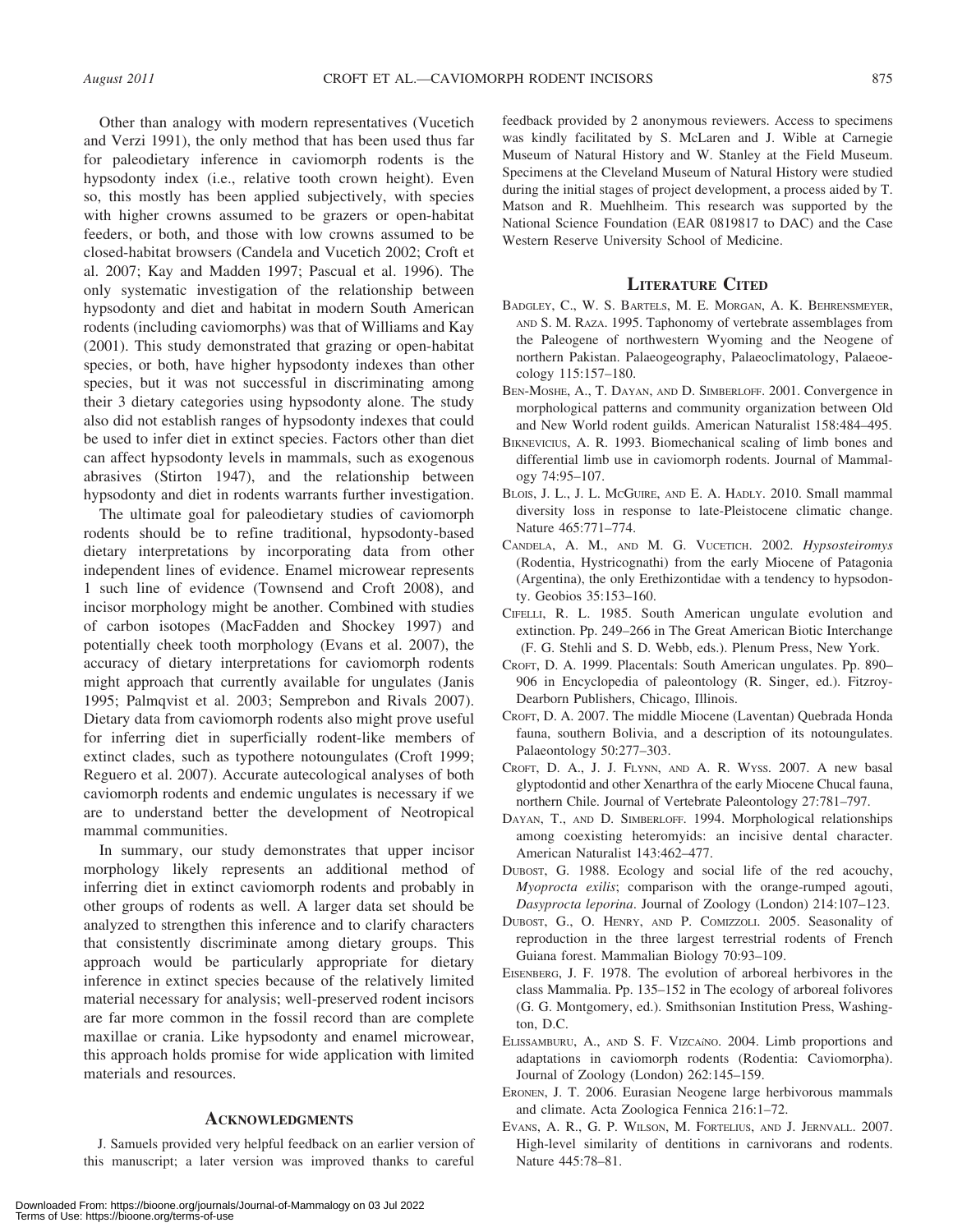- FERNÁNDEZ, M. E., I. VASSALLO, AND M. ZÁRATE. 2000. Functional morphology and palaeobiology of the Pliocene rodent Actenomys (Caviomorpha: Ocotodontidae): the evolution to a subterranean mode of life. Biological Journal of the Linnean Society 71:71–90.
- FLYNN, J. J., AND A. R. WYSS. 1998. Recent advances in South American mammalian paleontology. Trends in Ecology & Evolution 13:449–454.
- FLYNN, J. J., A. R. WYSS, D. A. CROFT, AND R. CHARRIER. 2003. The Tinguiririca fauna, Chile: biochronology, paleoecology, biogeography, and a new earliest Oligocene South American Land Mammal ''Age.'' Palaeogeography, Palaeoclimatology, Palaeoecology 195:229–259.
- FLYNN, J. J., ET AL. 2002. A new fossil mammal assemblage from the southern Chilean Andes: implications for geology, geochronology, and tectonics. Journal of South American Earth Sciences 15:285–302.
- FLYNN, J. J., ET AL. 2008. Chronologic implications of new Miocene mammals from the Cura-Mallín and Trapa Trapa formations, Laguna del Laja area, south central Chile. Journal of South American Earth Sciences 26:412–423.
- HOPKINS, S. S. B., AND E. B. DAVIS. 2009. Quantitative morphological proxies for fossoriality in small mammals. Journal of Mammalogy 90:1449–1460.
- HUCHON, D., AND E. J. P. DOUZERY. 2001. From the Old World to the New World: a molecular chronicle of the phylogeny and biogeography of hystricognath rodents. Molecular Phylogenetics and Evolution 20:238–251.
- JANIS, C. M. 1976. The evolutionary strategy of the Equidae and the origins of rumen and cecal digestion. Evolution 30:757–774.
- JANIS, C. M. 1995. Correlations between craniodental morphology and feeding behavior in ungulates: reciprocal illumination between living and fossil taxa. Pp. 76–98 in Functional morphology in vertebrate paleontology (J. J. Thomason, ed.). Cambridge University Press, New York.
- JANIS, C. M., AND D. EHRHARDT. 1988. Correlation of relative muzzle width and relative incisor width with dietary preference in ungulates. Zoological Journal of the Linnean Society 92:267–284.
- KAY, R. F., AND W. L. HYLANDER. 1978. The dental structure of mammalian folivores with special reference to Primates and Phalangeroidea. Pp. 173–191 in The ecology of arboreal folivores (G. G. Montgomery, ed.). Smithsonian Institution Press, Washington, D.C.
- KAY, R. F., AND R. MADDEN. 1997. Paleogeography and paleoecology. Pp. 520–550 in Vertebrate paleontology in the Neotropics: the Miocene fauna of La Venta, Colombia (R. F. Kay, R. H. Madden, R. L. Cifelli, and J. J. Flynn, eds.). Smithsonian Institution Press, Washington, D.C.
- KRAMARZ, A., AND E. S. BELLOSI. 2005. Hystricognath rodents from the Pinturas Formation, early–middle Miocene of Patagonia, biostratigraphic and paleoenvironmental implications. Journal of South American Earth Sciences 18:199–212.
- LANDRY, S. O., JR. 1999. A proposal for a new classification and nomenclature for the Glires (Lagomorpha and Rodentia). Zoosystematics and Evolution 75:283–316.
- LESSA, E. P., AND J. L. PATTON. 1989. Structural constraints, recurrent shapes, and allometry in pocket gophers (genus Thomomys). Biological Journal of the Linnean Society 36:349–363.
- LUCAS, P. W. 2004. Dental functional morphology: how teeth work. Cambridge University Press, Cambridge, United Kingdom.
- MACFADDEN, B. J., AND B. J. SHOCKEY. 1997. Ancient feeding ecology and niche differentiation of Pleistocene mammalian herbivores from Tarija, Bolivia: morphological and isotopic evidence. Paleobiology 23:77–100.
- MARES, M. A., AND R. A. OJEDA. 1982. Patterns of diversity and adaptations in South American hystricognath rodents. Pp. 393–431 in Mammalian biology in South America (M. A. Mares and H. H. Genoways, eds.). Special Publication Series, Pymatuning Laboratory of Ecology, University of Pittsburgh, Pittsburgh, Pennsylvania. Vol. 6.
- MARSHALL, L. G., AND R. L. CIFELLI. 1990. Analysis of changing diversity patters in Cenozoic land mammal age faunas, South America. Palaeovertebrata 19:169–210.
- MATHWORKS. 2009. Release 2009a. MATLAB. Mathworks, Inc., Natick, Massachusetts.
- MENDOZA, M., C. JANIS, AND P. PALMQVIST. 2005. Ecological patterns in the trophic-size structure of large mammal communities: a 'taxon-free' characterization. Evolutionary Ecology Research 7:505–530.
- MENG, J., AND A. WYSS. 2005. Glires (Lagomorpha, Rodentia). Pp. 145–158 in The rise of placental mammals (K. D. Rose and J. D. Archibald, eds.). Johns Hopkins University Press, Baltimore, Maryland.
- MILLIEN, V. 2008. The largest among the smallest: the body mass of the giant rodent Josephoartigasia monesi. Proceedings of the Royal Society of London, B. Biological Sciences 275:1953–1955.
- MILLIEN, V., AND J. DAMUTH. 2004. Climate change and size evolution in an island rodent species: new perspectives on the island rule. Evolution 58:1353–1360.
- MILLIEN, V., AND J.-J. JAEGER. 2001. Size evolution of the lower incisor of Microtia, a genus of endemic murine rodents from the late Neogene of Gargano, southern Italy. Paleobiology 27:379–391.
- MILLIEN-PARRA, V. 2000. Species differentiation among muroid rodents on the basis of their lower incisor size and shape: ecological and taxonomical implications. Mammalia 64:221–239.
- MORA, M., A. I. OLIVARES, AND A. I. VASSALLO. 2003. Size, shape and structural versatility of the skull of the subterranean rodent Ctenomys (Rodentia, Caviomorpha): functional and morphological analysis. Biological Journal of the Linnean Society 78:85–96.
- NOWAK, R. M. (ed.) 1999. Walker's mammals of the world. 6th ed. Johns Hopkins University Press, Baltimore, Maryland.
- PALMQVIST, P., D. R. GRÖCKE, A. ARRIBAS, AND R. A. FARIÑA. 2003. Paleoecological reconstruction of a lower Pleistocene large mammal community using biogeochemical ( $\delta^{13}C$ ,  $\delta^{15}N$ ,  $\delta^{18}O$ , Sr:Zn) and ecomorphological approaches. Paleobiology 29:205–229.
- PARRA, V., M. LOREAU, AND J.-J. JAEGER. 1999. Incisor size and community structure in rodents: two tests of the role of competition. Acta Oecologica 20:93–101.
- PASCUAL, R., AND E. ORTIZ JAUREGUIZAR. 1990. Evolving climates and mammal faunas in Cenozoic South America. Journal of Human Evolution 19:23–60.
- PASCUAL, R., E. ORTIZ JAUREGUIZAR, AND J. L. PRADO. 1996. Land mammals: paradigm for Cenozoic South American geobiotic evolution. Münchner Geowissenschaftliche Abhandlungen A 30:265–319.
- PATTERSON, B., AND R. PASCUAL. 1968. The fossil mammal fauna of South America. Quarterly Review of Biology 43:409–451.
- POPOWICS, T. E., AND M. FORTELIUS. 1997. On the cutting edge: tooth blade sharpness in herbivorous and faunivorous mammals. Annales Zoologici Fennici 34:73–88.
- RASBAND, W. S. 2005. ImageJ. United States National Institutes of Health, Bethesda, Maryland.
- REED, K. E. 1997. Early hominid evolution and ecological change through the African Plio–Pleistocene. Journal of Human Evolution 32:289–322.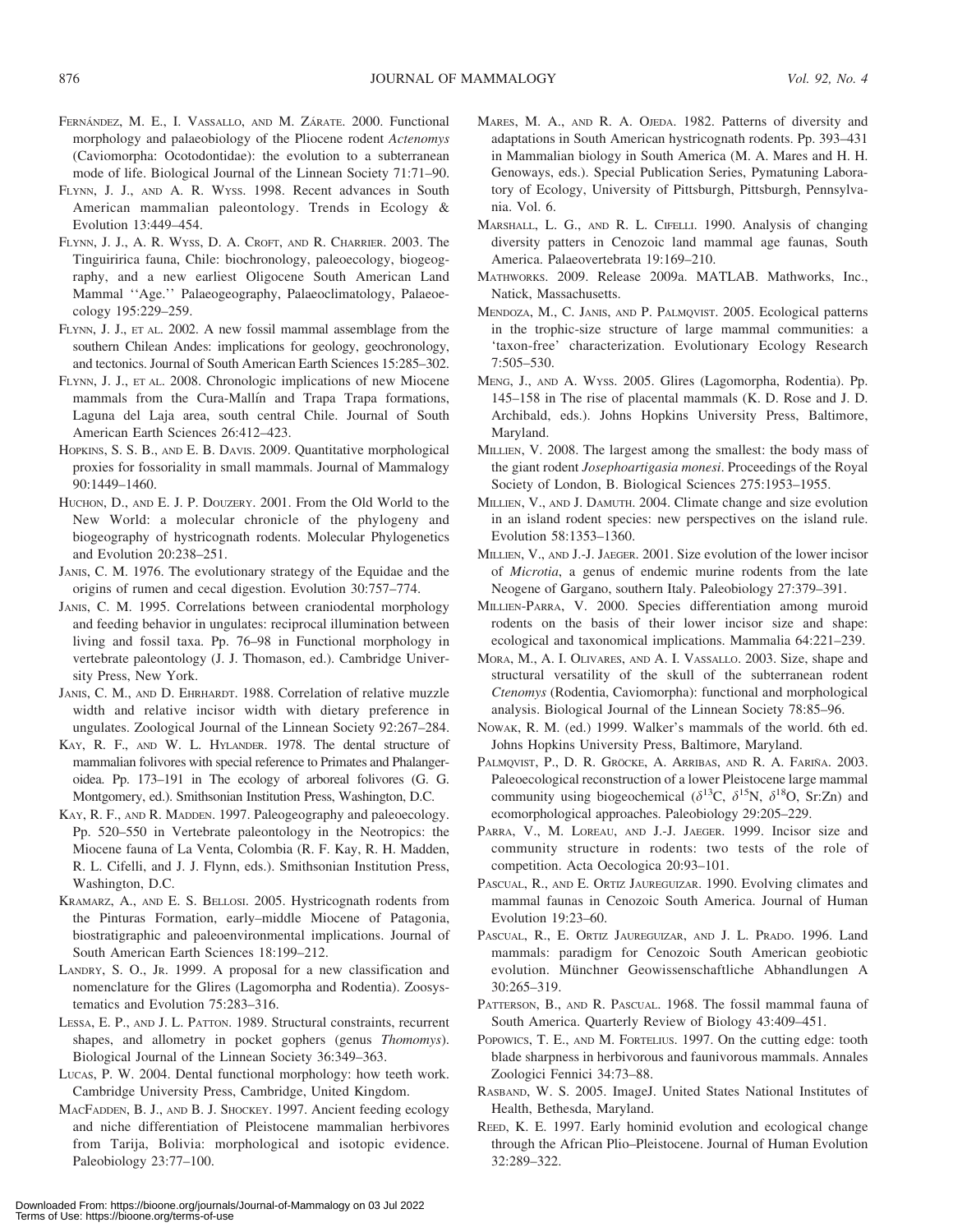- REED, K. E. 1998. Using large mammal communities to examine ecological and taxonomic structure and predict vegetation in extant and extinct assemblages. Paleobiology 24:384–408.
- REGUERO, M. A., M. T. DOZO, AND E. CERDEÑO. 2007. A poorly known rodentlike mammal (Pachyrukhinae, Hegetotheriidae, Notoungulata) from the Deseadan (late Oligocene) of Argentina. Paleoecology, biogeography, and radiation of the rodentlike ungulates in South America. Journal of Paleontology 81:1301–1307.
- ROWE, D. L., K. A. DUNN, R. M. ADKINS, AND R. L. HONEYCUTT. 2010. Molecular clocks keep dispersal hypotheses afloat: evidence for trans-Atlantic rafting by rodents. Journal of Biogeography 37:305– 324.
- RYBCZYNSKI, N. 1999. Function morphology of rodent incisors. American Zoologist 39:115A.
- SAMUELS, J. X. 2009. Cranial morphology and dietary habits of rodents. Zoological Journal of the Linnean Society 156:864–888.
- SÁNCHEZ-VILLAGRA, M. R., O. AGUILERA, AND I. HOROVITZ. 2003. The anatomy of the world's largest extinct rodent. Science 301:1708– 1710.
- SEMPREBON, G. M., AND F. RIVALS. 2007. Was grass more prevalent in the pronghorn past? An assessment of the dietary adaptations of Miocene to Recent Antilocapridae (Mammalia: Artiodactyla). Palaeogeography, Palaeoclimatology, Palaeoecology 253:332–347.
- SHARP, Z. D., AND T. E. CERLING. 1998. Fossil isotope records of seasonal climate and ecology: straight from the horse's mouth. Geology 26:219–222.
- SIMPSON, G. G. 1980. Splendid isolation: the curious history of South American mammals. Yale University Press, New Haven, Connecticut.
- SMITH, F. A., H. BROWNING, AND U. L. SHEPHERD. 1998. The influence of climate change on the body mass of woodrats Neotoma in an arid region of New Mexico, USA. Ecography 21:140–148.
- SPSS, INC. 2010. IBM SPSS Statistics 19, release 19.0.0. SPSS, Inc., Chicago, Illinois.
- STIRTON, R. A. 1947. Observations on evolutionary rates in hypsodonty. Evolution 1:32–41.
- STUART-WILLIAMS, H. L., AND H. P. SCHWARCZ. 1997. Oxygen isotopic determination of climatic variation using phosphate from beaver bone, tooth enamel, and dentine. Geochimica et Cosmochimica Acta 61:2539–2550.
- TOWNSEND, K. E., AND D. A. CROFT. 2008. Enamel microwear in caviomorph rodents. Journal of Mammalogy 89:728–742.
- TYNDALE-BISCOE, H. 2005. Life of marsupials. CSIRO Publishing, Collingwood, Australia.
- VAN VALEN, L. 2004. Adaptation and the origin of rodents. Bulletin of the American Museum of Natural History 285:110–119.
- VUCETICH, M. G., AND D. H. VERZI. 1991. Un nuevo Echimyidae (Rodentia, Hystricognathi) de la edad Colhuehuapense de Patagonia y consideraciones sobre la sistematica de la familia. Ameghiniana 28:67–74.
- VUCETICH, M. G., D. H. VERZI, AND J. L. HARTENBERGER. 1999. Review and analysis of the radiation of the South American Hystricognathi (Mammalia, Rodentia). Comptes Rendus de la Académie Des Sciences, Paris, Serie II, Fascicule A—Sciences De La Terre et Des Planetes 329:763–769.
- WALTON, A. H. 1997. Rodents. Pp. 392–409 in Vertebrate paleontology in the Neotropics: the Miocene fauna of La Venta, Colombia (R. F. Kay, R. H. Madden, R. L. Cifelli, and J. J. Flynn, eds.). Smithsonian Institution Press, Washington, D.C.
- WILLIAMS, S. H., AND R. F. KAY. 2001. A comparative test of adaptive explanations for hypsodonty in ungulates and rodents. Journal of Mammalian Evolution 8:207–229.
- WILSON, D. E., AND D. M. REEDER (EDS.). 2005. Mammal species of the world: a taxonomic and geographic reference. 3rd ed. Johns Hopkins University Press, Baltimore, Maryland.
- WOODS, C. A., AND C. W. KILPATRICK. 2005. Infraorder Hystricognathi Brandt, 1855. Pp. 1538–1600 in Mammal species of the world: a taxonomic and geographic referenc (D. E. Wilson and D. M. Reeder, eds.). 3rd ed. Johns Hopkins University Press, Baltimore, Maryland.
- WYSS, A. R., ET AL. 1993. South America's earliest rodent and recognition of a new interval of mammalian evolution. Nature 365:434–437.
- WYSS, A. R., ET AL. 1994. Paleogene mammals from the Andes of central Chile: a preliminary taxonomic, biostratigraphic, and geochronologic assessment. American Museum Novitates 3098:1–31.
- YOM-TOV, Y., AND S. YOM-TOV. 2004. Climatic change and body size in two species of Japanese rodents. Biological Journal of the Linnean Society 82:263–267.

Submitted 1 July 2010. Accepted 12 February 2011.

Associate Editor was Elizabeth R. Dumont.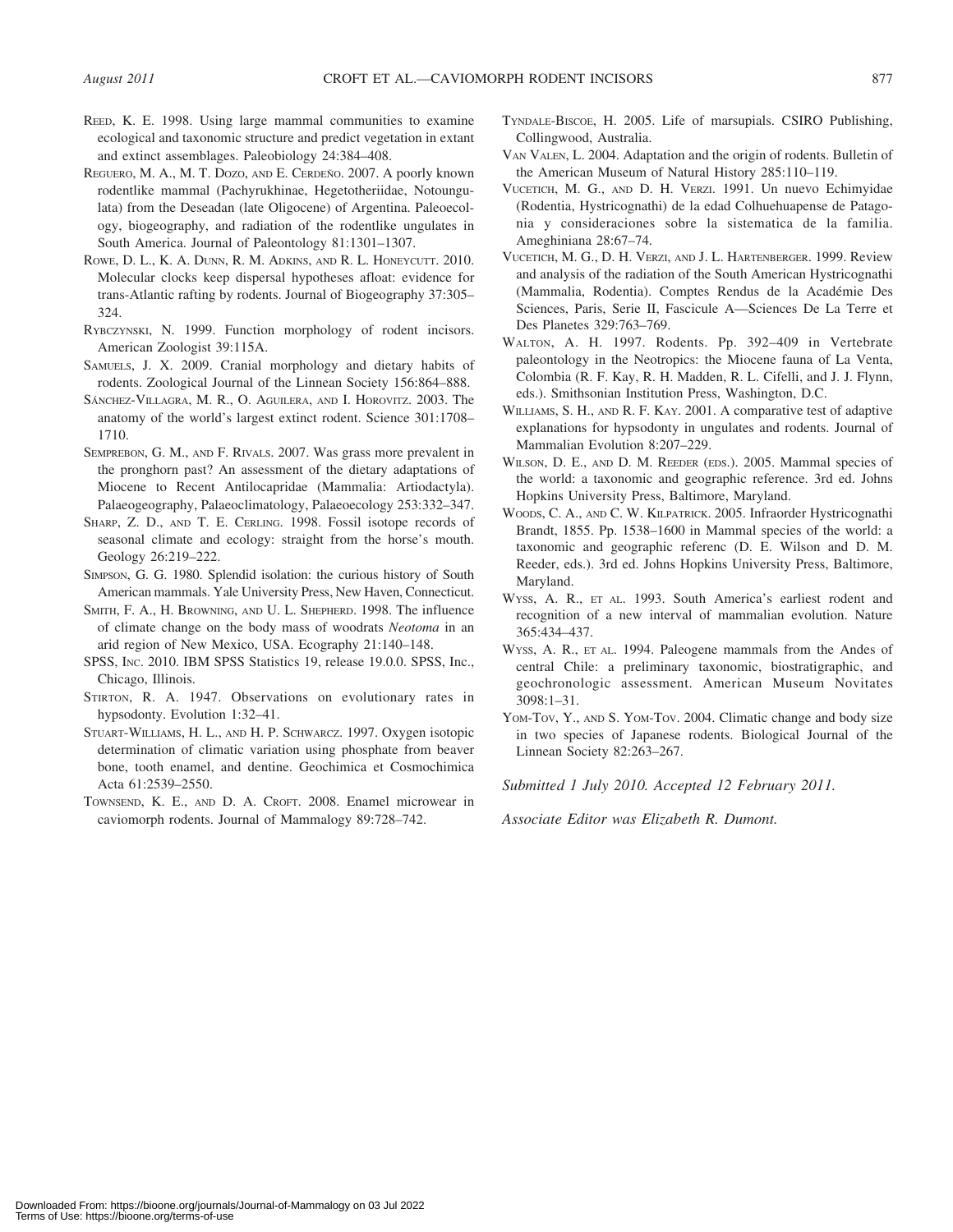## APPENDIX I

Raw data (mm) for specimens included in this study (see text for variable abbreviations). Specimens indicated with an asterisk (\*) were used only as unknowns in the discriminant analysis and were not part of the training sample. Taxonomy follows Wilson and Reeder (2005), except for Coendou, which includes species placed by some in Sphiggurus. Specimens are from Carnegie Museum of Natural History, Pittsburgh (CM), the Field Museum, Chicago (FMNH), and the teaching collection of the lead author (DAC). Dietary categories follow Townsend and Croft (2008): FL, fruit–leaf; FS, fruit–seed; GL, grass–leaf.

| CM 6403<br>Coendou bicolor<br>Erethizontidae<br>$\mathop{\rm FL}\nolimits$<br>14.80<br>3.55<br>15.15<br>4.04<br>1.20<br>5.70<br>$\mathop{\rm FL}\nolimits$<br>3.94<br>13.90<br>1.50<br>3.04<br>6.70<br>16.61<br>CM 92117<br>Coendou mexicanus<br>Erethizontidae<br>$\mathop{\rm FL}\nolimits$<br>4.09<br>14.60<br>1.30<br>3.12<br>6.30<br>14.10<br>CM 10188<br>Coendou prehensilis<br>Erethizontidae<br>$\mathop{\rm FL}\nolimits$<br>Erethizontidae<br>15.35<br>0.87<br>2.63<br>5.77<br>14.31<br><b>FMNH 14182</b><br>Coendou rothschildi<br>4.22<br>Erethizontidae<br>$\mathop{\rm FL}\nolimits$<br>3.35<br>13.24<br>2.52<br>4.91<br>10.80<br>CM 1747<br>Coendou villosus<br>1.43<br>$DAC*$<br>$\mathop{\rm FL}\nolimits$<br>4.15<br>12.98<br>1.60<br>3.65<br>7.28<br>13.86<br>Erethizon dorsatum<br>Erethizontidae<br>FL<br>4.86<br>14.00<br>1.78<br>3.32<br>5.26<br>14.98<br>CM 1358<br>Dasyproctidae<br>Dasyprocta punctata<br>$\mathop{\rm FL}\nolimits$<br>4.57<br>15.95<br>2.32<br>3.21<br>4.89<br>13.95<br>CM 1359<br>Dasyproctidae<br>Dasyprocta punctata<br>$\mathop{\rm FL}\nolimits$<br>CM 5266<br>4.51<br>15.94<br>2.57<br>3.30<br>4.68<br>13.89<br>Dasyproctidae<br>Dasyprocta punctata<br>$\mathop{\rm FL}\nolimits$<br>5.49<br>21.30<br>0.85<br>7.39<br>20.44<br><b>FMNH 69560</b><br>Dasyproctidae<br>3.45<br>Dasyprocta punctata<br>$\mathop{\rm FL}\nolimits$<br>5.03<br>21.96<br>1.06<br>3.09<br>7.21<br>21.61<br><b>FMNH 70791</b><br>Dasyproctidae<br>Dasyprocta punctata<br>$\operatorname{GL}$<br>CM 5281<br>Caviidae<br>1.94<br>9.27<br>0.79<br>1.33<br>2.08<br>7.69<br>Cavia tschudii<br>CM 5292<br>Caviidae<br>GL<br>2.28<br>7.98<br>1.07<br>1.44<br>2.01<br>7.50<br>Cavia tschudii<br>$\operatorname{GL}$<br>Caviidae<br>2.05<br>8.30<br>0.81<br>1.43<br>2.41<br>8.85<br><b>FMNH 78390</b><br>Cavia tschudii<br>GL<br>2.77<br>10.39<br>0.73<br>1.32<br>2.35<br>9.10<br><b>FMNH 79885</b><br>Cavia tschudii<br>Caviidae<br>Caviidae<br>GL<br>2.13<br>8.29<br>0.92<br>1.37<br>2.08<br>6.87<br><b>FMNH 79887</b><br>Cavia tschudii<br>GL<br>3.17<br>8.69<br>1.04<br>2.15<br>3.49<br>CM 44059<br>Dolichotis salinicola<br>Caviidae<br>11.45<br>9.04<br>GL<br>2.57<br>1.14<br>1.91<br>CM 44060<br>Dolichotis salinicola<br>Caviidae<br>11.05<br>2.17<br>GL<br>3.30<br>13.20<br>1.23<br>2.22<br>3.29<br>CM 4925<br>Dolichotis salinicola<br>Caviidae<br>11.15<br>Caviidae<br>GL<br>3.57<br>14.57<br>1.50<br>1.97<br>3.64<br>11.70<br><b>FMNH 43340</b><br>Dolichotis salinicola<br>$\operatorname{GL}$<br>Caviidae<br>3.07<br>13.46<br>1.58<br>2.16<br>3.77<br>12.03<br><b>FMNH 54337</b><br>Dolichotis salinicola<br>Caviidae<br>GL<br>8.50<br>38.55<br>4.03<br>10.91<br>8.54<br>36.27<br><b>FMNH 21382</b><br>Hydrochoerus hydrochaeris<br>Caviidae<br>GL<br>6.31<br>32.59<br>2.65<br>8.67<br>6.88<br>24.99<br><b>FMNH 26879</b><br>Hydrochoerus hydrochaeris<br>GL<br>6.41<br>3.66<br>9.40<br>5.85<br>28.58<br>CM 3596<br>Hydrochoerus hydrochaeris<br>Caviidae<br>33.41<br>CM 54098<br>Caviidae<br>GL<br>7.78<br>43.84<br>4.32<br>7.34<br>30.73<br>Hydrochoerus hydrochaeris<br>11.64<br>GL<br>5.96<br>27.47<br>2.99<br>8.51<br>5.96<br>27.97<br>CM 61429<br>Hydrochoerus hydrochaeris<br>Caviidae<br>CM 3946<br>$\mathop{\rm FL}\nolimits$<br>6.11<br>20.88<br>1.67<br>4.04<br>9.09<br>19.52<br>Cuniculus paca<br>Cuniculidae<br>CM 678<br>$\mathop{\rm FL}\nolimits$<br>5.27<br>18.62<br>1.94<br>3.55<br>7.08<br>19.99<br>Cuniculus paca<br>Cuniculidae<br>$\mathop{\rm FL}\nolimits$<br>5.79<br>22.29<br>1.59<br>5.32<br>9.75<br>22.65<br><b>FMNH 87884</b><br>Cuniculus paca<br>Cuniculidae<br>$\mathop{\rm FL}\nolimits$<br>6.49<br>26.73<br>1.73<br>4.09<br>12.82<br>26.37<br><b>FMNH 90072</b><br>Cuniculus paca<br>Cuniculidae<br>$\mathop{\rm FL}\nolimits$<br>6.05<br>20.57<br>1.08<br>3.95<br>9.72<br>22.03<br><b>FMNH 92630</b><br>Cuniculus paca<br>Cuniculidae<br>$\operatorname{GL}$<br>2.52<br>10.35<br>0.29<br>2.19<br>2.91<br>8.74<br><b>FMNH 46137</b><br>Ctenomys fulvus<br>Ctenomyidae<br>GL<br>2.60<br>11.03<br>0.18<br>2.39<br>4.08<br>8.80<br><b>FMNH 46138</b><br>Ctenomys fulvus<br>Ctenomyidae<br>GL<br>2.59<br>10.33<br>0.73<br>2.48<br>4.20<br>7.61<br>CM 44081<br>Ctenomys fulvus<br>Ctenomyidae<br>Ctenomys fulvus<br>Ctenomyidae<br>GL<br>2.29<br>9.14<br>0.80<br>2.36<br>4.23<br>7.41<br>CM 44082<br>GL<br>2.10<br>9.22<br>0.81<br>4.25<br>6.92<br>CM 44084<br>Ctenomys fulvus<br>Ctenomyidae<br>2.41<br>FS<br>2.52<br>8.44<br>1.22<br>1.71<br>2.54<br>6.89<br>CM 64613<br>Proechimys cuvieri<br>Echimyidae<br>1.02<br>FS<br>2.40<br>7.33<br>1.87<br>2.34<br>6.57<br>CM 77002<br>Proechimys cuvieri<br>Echimyidae<br>CM 77008<br>FS<br>2.29<br>7.04<br>0.86<br>1.51<br>2.95<br>6.29<br>Proechimys cuvieri<br>Echimyidae<br>FS<br>2.68<br>7.49<br>0.42<br>1.56<br>3.32<br>8.06<br><b>FMNH 95743</b><br>Proechimys cuvieri<br>Echimyidae<br>Proechimys cuvieri<br>FS<br>2.59<br>8.19<br>0.37<br>1.62<br>2.96<br>8.42<br><b>FMNH 95744</b><br>Echimyidae<br>FS<br>2.99<br>8.61<br>1.21<br>1.79<br>3.10<br>7.22<br>CM 101585<br>Thrichomys apereoides<br>Echimyidae<br>FS<br>CM 101588<br>Echimyidae<br>3.13<br>8.31<br>1.34<br>1.70<br>2.76<br>7.61<br>Thrichomys apereoides<br>CM 101594<br>Echimyidae<br>${\rm FS}$<br>2.60<br>9.39<br>1.01<br>1.56<br>2.70<br>7.27<br>Thrichomys apereoides<br>9.27<br><b>FMNH 18202</b><br>Echimyidae<br>FS<br>2.90<br>8.16<br>0.37<br>1.83<br>3.46<br>Thrichomys apereoides<br>Echimyidae<br><b>FMNH 18203</b><br>Thrichomys apereoides<br>FS<br>3.02<br>10.73<br>0.51<br>1.57<br>3.30<br>8.63<br>Myocastoridae<br>$\mathop{\rm FL}\nolimits$<br>8.87<br>34.25<br>1.61<br>5.77<br>9.09<br><b>FMNH 24344</b><br>Myocastor coypus<br>30.49<br>27.35<br>2.76<br>5.31<br><b>FMNH 24345</b><br>Myocastor coypus<br>Myocastoridae<br>$\mathop{\rm FL}\nolimits$<br>6.88<br>9.05<br>21.91<br><b>FMNH 24346</b><br>Myocastor coypus<br>Myocastoridae<br>$\mathop{\rm FL}\nolimits$<br>6.80<br>22.64<br>1.92<br>5.99<br>9.26<br>19.16<br>Myocastoridae<br>$\mathop{\rm FL}\nolimits$<br>7.91<br>26.23<br>2.08<br>6.93<br>23.81<br>CM 1739<br>Myocastor coypus<br>9.11<br>CM 2372<br>Myocastoridae<br>$\mathop{\rm FL}\nolimits$<br>Myocastor coypus<br>6.03<br>22.33<br>2.08<br>5.77<br>6.86<br>18.33<br>$\operatorname{GL}$<br>CM 44065<br>Lagidium viscacia<br>Chinchillidae<br>3.29<br>11.92<br>1.77<br>3.24<br>2.91<br>9.32<br>CM 86541<br>Lagidium viscacia<br>Chinchillidae<br>$\operatorname{GL}$<br>2.22<br>9.04<br>1.30<br>2.26<br>1.92<br>7.22<br>$\operatorname{GL}$<br><b>FMNH 51866</b><br>Lagidium viscacia<br>Chinchillidae<br>3.08<br>13.20<br>0.80<br>3.01<br>3.19<br>10.92<br>Lagidium viscacia<br>$\operatorname{GL}$<br><b>FMNH 53672</b><br>Chinchillidae<br>3.42<br>14.64<br>0.71<br>3.25<br>3.47<br>12.17<br><b>FMNH 53673</b><br>Lagidium viscacia<br>Chinchillidae<br>$\operatorname{GL}$<br>13.91<br>2.84<br>2.85<br>0.74<br>3.17<br>11.24<br>$DAC*$<br>Castor canadensis<br>Castoridae<br>26.33<br>FL<br>7.88<br>24.85<br>3.51<br>7.58<br>9.50 | Specimen | Species         | Family        | Diet                | <b>BD</b> | CL    | DE   | MD   | <b>OD</b> | RC    |
|----------------------------------------------------------------------------------------------------------------------------------------------------------------------------------------------------------------------------------------------------------------------------------------------------------------------------------------------------------------------------------------------------------------------------------------------------------------------------------------------------------------------------------------------------------------------------------------------------------------------------------------------------------------------------------------------------------------------------------------------------------------------------------------------------------------------------------------------------------------------------------------------------------------------------------------------------------------------------------------------------------------------------------------------------------------------------------------------------------------------------------------------------------------------------------------------------------------------------------------------------------------------------------------------------------------------------------------------------------------------------------------------------------------------------------------------------------------------------------------------------------------------------------------------------------------------------------------------------------------------------------------------------------------------------------------------------------------------------------------------------------------------------------------------------------------------------------------------------------------------------------------------------------------------------------------------------------------------------------------------------------------------------------------------------------------------------------------------------------------------------------------------------------------------------------------------------------------------------------------------------------------------------------------------------------------------------------------------------------------------------------------------------------------------------------------------------------------------------------------------------------------------------------------------------------------------------------------------------------------------------------------------------------------------------------------------------------------------------------------------------------------------------------------------------------------------------------------------------------------------------------------------------------------------------------------------------------------------------------------------------------------------------------------------------------------------------------------------------------------------------------------------------------------------------------------------------------------------------------------------------------------------------------------------------------------------------------------------------------------------------------------------------------------------------------------------------------------------------------------------------------------------------------------------------------------------------------------------------------------------------------------------------------------------------------------------------------------------------------------------------------------------------------------------------------------------------------------------------------------------------------------------------------------------------------------------------------------------------------------------------------------------------------------------------------------------------------------------------------------------------------------------------------------------------------------------------------------------------------------------------------------------------------------------------------------------------------------------------------------------------------------------------------------------------------------------------------------------------------------------------------------------------------------------------------------------------------------------------------------------------------------------------------------------------------------------------------------------------------------------------------------------------------------------------------------------------------------------------------------------------------------------------------------------------------------------------------------------------------------------------------------------------------------------------------------------------------------------------------------------------------------------------------------------------------------------------------------------------------------------------------------------------------------------------------------------------------------------------------------------------------------------------------------------------------------------------------------------------------------------------------------------------------------------------------------------------------------------------------------------------------------------------------------------------------------------------------------------------------------------------------------------------------------------------------------------------------------------------------------------------------------------------------------------------------------------------------------------------------------------------------------------------------------------------------------------------------------------------------------------------------------------------------------------------------------------------------------------------------------------------------------------------------------------------------------------------------------------------------------------------------------------------------------------------------------------------------------------------------------------------------------------------------------------------------------------------------------------------------------------------------------------------------------------------------------------------------------------------------------------------------------------------------------------------------------------------------------------------------------------------------------------------------------------------------------------------------------------------------------------------------------------------------------------------------------|----------|-----------------|---------------|---------------------|-----------|-------|------|------|-----------|-------|
|                                                                                                                                                                                                                                                                                                                                                                                                                                                                                                                                                                                                                                                                                                                                                                                                                                                                                                                                                                                                                                                                                                                                                                                                                                                                                                                                                                                                                                                                                                                                                                                                                                                                                                                                                                                                                                                                                                                                                                                                                                                                                                                                                                                                                                                                                                                                                                                                                                                                                                                                                                                                                                                                                                                                                                                                                                                                                                                                                                                                                                                                                                                                                                                                                                                                                                                                                                                                                                                                                                                                                                                                                                                                                                                                                                                                                                                                                                                                                                                                                                                                                                                                                                                                                                                                                                                                                                                                                                                                                                                                                                                                                                                                                                                                                                                                                                                                                                                                                                                                                                                                                                                                                                                                                                                                                                                                                                                                                                                                                                                                                                                                                                                                                                                                                                                                                                                                                                                                                                                                                                                                                                                                                                                                                                                                                                                                                                                                                                                                                                                                                                                                                                                                                                                                                                                                                                                                                                                                                                                                                                                                |          |                 |               |                     |           |       |      |      |           |       |
|                                                                                                                                                                                                                                                                                                                                                                                                                                                                                                                                                                                                                                                                                                                                                                                                                                                                                                                                                                                                                                                                                                                                                                                                                                                                                                                                                                                                                                                                                                                                                                                                                                                                                                                                                                                                                                                                                                                                                                                                                                                                                                                                                                                                                                                                                                                                                                                                                                                                                                                                                                                                                                                                                                                                                                                                                                                                                                                                                                                                                                                                                                                                                                                                                                                                                                                                                                                                                                                                                                                                                                                                                                                                                                                                                                                                                                                                                                                                                                                                                                                                                                                                                                                                                                                                                                                                                                                                                                                                                                                                                                                                                                                                                                                                                                                                                                                                                                                                                                                                                                                                                                                                                                                                                                                                                                                                                                                                                                                                                                                                                                                                                                                                                                                                                                                                                                                                                                                                                                                                                                                                                                                                                                                                                                                                                                                                                                                                                                                                                                                                                                                                                                                                                                                                                                                                                                                                                                                                                                                                                                                                |          |                 |               |                     |           |       |      |      |           |       |
|                                                                                                                                                                                                                                                                                                                                                                                                                                                                                                                                                                                                                                                                                                                                                                                                                                                                                                                                                                                                                                                                                                                                                                                                                                                                                                                                                                                                                                                                                                                                                                                                                                                                                                                                                                                                                                                                                                                                                                                                                                                                                                                                                                                                                                                                                                                                                                                                                                                                                                                                                                                                                                                                                                                                                                                                                                                                                                                                                                                                                                                                                                                                                                                                                                                                                                                                                                                                                                                                                                                                                                                                                                                                                                                                                                                                                                                                                                                                                                                                                                                                                                                                                                                                                                                                                                                                                                                                                                                                                                                                                                                                                                                                                                                                                                                                                                                                                                                                                                                                                                                                                                                                                                                                                                                                                                                                                                                                                                                                                                                                                                                                                                                                                                                                                                                                                                                                                                                                                                                                                                                                                                                                                                                                                                                                                                                                                                                                                                                                                                                                                                                                                                                                                                                                                                                                                                                                                                                                                                                                                                                                |          |                 |               |                     |           |       |      |      |           |       |
|                                                                                                                                                                                                                                                                                                                                                                                                                                                                                                                                                                                                                                                                                                                                                                                                                                                                                                                                                                                                                                                                                                                                                                                                                                                                                                                                                                                                                                                                                                                                                                                                                                                                                                                                                                                                                                                                                                                                                                                                                                                                                                                                                                                                                                                                                                                                                                                                                                                                                                                                                                                                                                                                                                                                                                                                                                                                                                                                                                                                                                                                                                                                                                                                                                                                                                                                                                                                                                                                                                                                                                                                                                                                                                                                                                                                                                                                                                                                                                                                                                                                                                                                                                                                                                                                                                                                                                                                                                                                                                                                                                                                                                                                                                                                                                                                                                                                                                                                                                                                                                                                                                                                                                                                                                                                                                                                                                                                                                                                                                                                                                                                                                                                                                                                                                                                                                                                                                                                                                                                                                                                                                                                                                                                                                                                                                                                                                                                                                                                                                                                                                                                                                                                                                                                                                                                                                                                                                                                                                                                                                                                |          |                 |               |                     |           |       |      |      |           |       |
|                                                                                                                                                                                                                                                                                                                                                                                                                                                                                                                                                                                                                                                                                                                                                                                                                                                                                                                                                                                                                                                                                                                                                                                                                                                                                                                                                                                                                                                                                                                                                                                                                                                                                                                                                                                                                                                                                                                                                                                                                                                                                                                                                                                                                                                                                                                                                                                                                                                                                                                                                                                                                                                                                                                                                                                                                                                                                                                                                                                                                                                                                                                                                                                                                                                                                                                                                                                                                                                                                                                                                                                                                                                                                                                                                                                                                                                                                                                                                                                                                                                                                                                                                                                                                                                                                                                                                                                                                                                                                                                                                                                                                                                                                                                                                                                                                                                                                                                                                                                                                                                                                                                                                                                                                                                                                                                                                                                                                                                                                                                                                                                                                                                                                                                                                                                                                                                                                                                                                                                                                                                                                                                                                                                                                                                                                                                                                                                                                                                                                                                                                                                                                                                                                                                                                                                                                                                                                                                                                                                                                                                                |          |                 |               |                     |           |       |      |      |           |       |
|                                                                                                                                                                                                                                                                                                                                                                                                                                                                                                                                                                                                                                                                                                                                                                                                                                                                                                                                                                                                                                                                                                                                                                                                                                                                                                                                                                                                                                                                                                                                                                                                                                                                                                                                                                                                                                                                                                                                                                                                                                                                                                                                                                                                                                                                                                                                                                                                                                                                                                                                                                                                                                                                                                                                                                                                                                                                                                                                                                                                                                                                                                                                                                                                                                                                                                                                                                                                                                                                                                                                                                                                                                                                                                                                                                                                                                                                                                                                                                                                                                                                                                                                                                                                                                                                                                                                                                                                                                                                                                                                                                                                                                                                                                                                                                                                                                                                                                                                                                                                                                                                                                                                                                                                                                                                                                                                                                                                                                                                                                                                                                                                                                                                                                                                                                                                                                                                                                                                                                                                                                                                                                                                                                                                                                                                                                                                                                                                                                                                                                                                                                                                                                                                                                                                                                                                                                                                                                                                                                                                                                                                |          |                 |               |                     |           |       |      |      |           |       |
|                                                                                                                                                                                                                                                                                                                                                                                                                                                                                                                                                                                                                                                                                                                                                                                                                                                                                                                                                                                                                                                                                                                                                                                                                                                                                                                                                                                                                                                                                                                                                                                                                                                                                                                                                                                                                                                                                                                                                                                                                                                                                                                                                                                                                                                                                                                                                                                                                                                                                                                                                                                                                                                                                                                                                                                                                                                                                                                                                                                                                                                                                                                                                                                                                                                                                                                                                                                                                                                                                                                                                                                                                                                                                                                                                                                                                                                                                                                                                                                                                                                                                                                                                                                                                                                                                                                                                                                                                                                                                                                                                                                                                                                                                                                                                                                                                                                                                                                                                                                                                                                                                                                                                                                                                                                                                                                                                                                                                                                                                                                                                                                                                                                                                                                                                                                                                                                                                                                                                                                                                                                                                                                                                                                                                                                                                                                                                                                                                                                                                                                                                                                                                                                                                                                                                                                                                                                                                                                                                                                                                                                                |          |                 |               |                     |           |       |      |      |           |       |
|                                                                                                                                                                                                                                                                                                                                                                                                                                                                                                                                                                                                                                                                                                                                                                                                                                                                                                                                                                                                                                                                                                                                                                                                                                                                                                                                                                                                                                                                                                                                                                                                                                                                                                                                                                                                                                                                                                                                                                                                                                                                                                                                                                                                                                                                                                                                                                                                                                                                                                                                                                                                                                                                                                                                                                                                                                                                                                                                                                                                                                                                                                                                                                                                                                                                                                                                                                                                                                                                                                                                                                                                                                                                                                                                                                                                                                                                                                                                                                                                                                                                                                                                                                                                                                                                                                                                                                                                                                                                                                                                                                                                                                                                                                                                                                                                                                                                                                                                                                                                                                                                                                                                                                                                                                                                                                                                                                                                                                                                                                                                                                                                                                                                                                                                                                                                                                                                                                                                                                                                                                                                                                                                                                                                                                                                                                                                                                                                                                                                                                                                                                                                                                                                                                                                                                                                                                                                                                                                                                                                                                                                |          |                 |               |                     |           |       |      |      |           |       |
|                                                                                                                                                                                                                                                                                                                                                                                                                                                                                                                                                                                                                                                                                                                                                                                                                                                                                                                                                                                                                                                                                                                                                                                                                                                                                                                                                                                                                                                                                                                                                                                                                                                                                                                                                                                                                                                                                                                                                                                                                                                                                                                                                                                                                                                                                                                                                                                                                                                                                                                                                                                                                                                                                                                                                                                                                                                                                                                                                                                                                                                                                                                                                                                                                                                                                                                                                                                                                                                                                                                                                                                                                                                                                                                                                                                                                                                                                                                                                                                                                                                                                                                                                                                                                                                                                                                                                                                                                                                                                                                                                                                                                                                                                                                                                                                                                                                                                                                                                                                                                                                                                                                                                                                                                                                                                                                                                                                                                                                                                                                                                                                                                                                                                                                                                                                                                                                                                                                                                                                                                                                                                                                                                                                                                                                                                                                                                                                                                                                                                                                                                                                                                                                                                                                                                                                                                                                                                                                                                                                                                                                                |          |                 |               |                     |           |       |      |      |           |       |
|                                                                                                                                                                                                                                                                                                                                                                                                                                                                                                                                                                                                                                                                                                                                                                                                                                                                                                                                                                                                                                                                                                                                                                                                                                                                                                                                                                                                                                                                                                                                                                                                                                                                                                                                                                                                                                                                                                                                                                                                                                                                                                                                                                                                                                                                                                                                                                                                                                                                                                                                                                                                                                                                                                                                                                                                                                                                                                                                                                                                                                                                                                                                                                                                                                                                                                                                                                                                                                                                                                                                                                                                                                                                                                                                                                                                                                                                                                                                                                                                                                                                                                                                                                                                                                                                                                                                                                                                                                                                                                                                                                                                                                                                                                                                                                                                                                                                                                                                                                                                                                                                                                                                                                                                                                                                                                                                                                                                                                                                                                                                                                                                                                                                                                                                                                                                                                                                                                                                                                                                                                                                                                                                                                                                                                                                                                                                                                                                                                                                                                                                                                                                                                                                                                                                                                                                                                                                                                                                                                                                                                                                |          |                 |               |                     |           |       |      |      |           |       |
|                                                                                                                                                                                                                                                                                                                                                                                                                                                                                                                                                                                                                                                                                                                                                                                                                                                                                                                                                                                                                                                                                                                                                                                                                                                                                                                                                                                                                                                                                                                                                                                                                                                                                                                                                                                                                                                                                                                                                                                                                                                                                                                                                                                                                                                                                                                                                                                                                                                                                                                                                                                                                                                                                                                                                                                                                                                                                                                                                                                                                                                                                                                                                                                                                                                                                                                                                                                                                                                                                                                                                                                                                                                                                                                                                                                                                                                                                                                                                                                                                                                                                                                                                                                                                                                                                                                                                                                                                                                                                                                                                                                                                                                                                                                                                                                                                                                                                                                                                                                                                                                                                                                                                                                                                                                                                                                                                                                                                                                                                                                                                                                                                                                                                                                                                                                                                                                                                                                                                                                                                                                                                                                                                                                                                                                                                                                                                                                                                                                                                                                                                                                                                                                                                                                                                                                                                                                                                                                                                                                                                                                                |          |                 |               |                     |           |       |      |      |           |       |
|                                                                                                                                                                                                                                                                                                                                                                                                                                                                                                                                                                                                                                                                                                                                                                                                                                                                                                                                                                                                                                                                                                                                                                                                                                                                                                                                                                                                                                                                                                                                                                                                                                                                                                                                                                                                                                                                                                                                                                                                                                                                                                                                                                                                                                                                                                                                                                                                                                                                                                                                                                                                                                                                                                                                                                                                                                                                                                                                                                                                                                                                                                                                                                                                                                                                                                                                                                                                                                                                                                                                                                                                                                                                                                                                                                                                                                                                                                                                                                                                                                                                                                                                                                                                                                                                                                                                                                                                                                                                                                                                                                                                                                                                                                                                                                                                                                                                                                                                                                                                                                                                                                                                                                                                                                                                                                                                                                                                                                                                                                                                                                                                                                                                                                                                                                                                                                                                                                                                                                                                                                                                                                                                                                                                                                                                                                                                                                                                                                                                                                                                                                                                                                                                                                                                                                                                                                                                                                                                                                                                                                                                |          |                 |               |                     |           |       |      |      |           |       |
|                                                                                                                                                                                                                                                                                                                                                                                                                                                                                                                                                                                                                                                                                                                                                                                                                                                                                                                                                                                                                                                                                                                                                                                                                                                                                                                                                                                                                                                                                                                                                                                                                                                                                                                                                                                                                                                                                                                                                                                                                                                                                                                                                                                                                                                                                                                                                                                                                                                                                                                                                                                                                                                                                                                                                                                                                                                                                                                                                                                                                                                                                                                                                                                                                                                                                                                                                                                                                                                                                                                                                                                                                                                                                                                                                                                                                                                                                                                                                                                                                                                                                                                                                                                                                                                                                                                                                                                                                                                                                                                                                                                                                                                                                                                                                                                                                                                                                                                                                                                                                                                                                                                                                                                                                                                                                                                                                                                                                                                                                                                                                                                                                                                                                                                                                                                                                                                                                                                                                                                                                                                                                                                                                                                                                                                                                                                                                                                                                                                                                                                                                                                                                                                                                                                                                                                                                                                                                                                                                                                                                                                                |          |                 |               |                     |           |       |      |      |           |       |
|                                                                                                                                                                                                                                                                                                                                                                                                                                                                                                                                                                                                                                                                                                                                                                                                                                                                                                                                                                                                                                                                                                                                                                                                                                                                                                                                                                                                                                                                                                                                                                                                                                                                                                                                                                                                                                                                                                                                                                                                                                                                                                                                                                                                                                                                                                                                                                                                                                                                                                                                                                                                                                                                                                                                                                                                                                                                                                                                                                                                                                                                                                                                                                                                                                                                                                                                                                                                                                                                                                                                                                                                                                                                                                                                                                                                                                                                                                                                                                                                                                                                                                                                                                                                                                                                                                                                                                                                                                                                                                                                                                                                                                                                                                                                                                                                                                                                                                                                                                                                                                                                                                                                                                                                                                                                                                                                                                                                                                                                                                                                                                                                                                                                                                                                                                                                                                                                                                                                                                                                                                                                                                                                                                                                                                                                                                                                                                                                                                                                                                                                                                                                                                                                                                                                                                                                                                                                                                                                                                                                                                                                |          |                 |               |                     |           |       |      |      |           |       |
|                                                                                                                                                                                                                                                                                                                                                                                                                                                                                                                                                                                                                                                                                                                                                                                                                                                                                                                                                                                                                                                                                                                                                                                                                                                                                                                                                                                                                                                                                                                                                                                                                                                                                                                                                                                                                                                                                                                                                                                                                                                                                                                                                                                                                                                                                                                                                                                                                                                                                                                                                                                                                                                                                                                                                                                                                                                                                                                                                                                                                                                                                                                                                                                                                                                                                                                                                                                                                                                                                                                                                                                                                                                                                                                                                                                                                                                                                                                                                                                                                                                                                                                                                                                                                                                                                                                                                                                                                                                                                                                                                                                                                                                                                                                                                                                                                                                                                                                                                                                                                                                                                                                                                                                                                                                                                                                                                                                                                                                                                                                                                                                                                                                                                                                                                                                                                                                                                                                                                                                                                                                                                                                                                                                                                                                                                                                                                                                                                                                                                                                                                                                                                                                                                                                                                                                                                                                                                                                                                                                                                                                                |          |                 |               |                     |           |       |      |      |           |       |
|                                                                                                                                                                                                                                                                                                                                                                                                                                                                                                                                                                                                                                                                                                                                                                                                                                                                                                                                                                                                                                                                                                                                                                                                                                                                                                                                                                                                                                                                                                                                                                                                                                                                                                                                                                                                                                                                                                                                                                                                                                                                                                                                                                                                                                                                                                                                                                                                                                                                                                                                                                                                                                                                                                                                                                                                                                                                                                                                                                                                                                                                                                                                                                                                                                                                                                                                                                                                                                                                                                                                                                                                                                                                                                                                                                                                                                                                                                                                                                                                                                                                                                                                                                                                                                                                                                                                                                                                                                                                                                                                                                                                                                                                                                                                                                                                                                                                                                                                                                                                                                                                                                                                                                                                                                                                                                                                                                                                                                                                                                                                                                                                                                                                                                                                                                                                                                                                                                                                                                                                                                                                                                                                                                                                                                                                                                                                                                                                                                                                                                                                                                                                                                                                                                                                                                                                                                                                                                                                                                                                                                                                |          |                 |               |                     |           |       |      |      |           |       |
|                                                                                                                                                                                                                                                                                                                                                                                                                                                                                                                                                                                                                                                                                                                                                                                                                                                                                                                                                                                                                                                                                                                                                                                                                                                                                                                                                                                                                                                                                                                                                                                                                                                                                                                                                                                                                                                                                                                                                                                                                                                                                                                                                                                                                                                                                                                                                                                                                                                                                                                                                                                                                                                                                                                                                                                                                                                                                                                                                                                                                                                                                                                                                                                                                                                                                                                                                                                                                                                                                                                                                                                                                                                                                                                                                                                                                                                                                                                                                                                                                                                                                                                                                                                                                                                                                                                                                                                                                                                                                                                                                                                                                                                                                                                                                                                                                                                                                                                                                                                                                                                                                                                                                                                                                                                                                                                                                                                                                                                                                                                                                                                                                                                                                                                                                                                                                                                                                                                                                                                                                                                                                                                                                                                                                                                                                                                                                                                                                                                                                                                                                                                                                                                                                                                                                                                                                                                                                                                                                                                                                                                                |          |                 |               |                     |           |       |      |      |           |       |
|                                                                                                                                                                                                                                                                                                                                                                                                                                                                                                                                                                                                                                                                                                                                                                                                                                                                                                                                                                                                                                                                                                                                                                                                                                                                                                                                                                                                                                                                                                                                                                                                                                                                                                                                                                                                                                                                                                                                                                                                                                                                                                                                                                                                                                                                                                                                                                                                                                                                                                                                                                                                                                                                                                                                                                                                                                                                                                                                                                                                                                                                                                                                                                                                                                                                                                                                                                                                                                                                                                                                                                                                                                                                                                                                                                                                                                                                                                                                                                                                                                                                                                                                                                                                                                                                                                                                                                                                                                                                                                                                                                                                                                                                                                                                                                                                                                                                                                                                                                                                                                                                                                                                                                                                                                                                                                                                                                                                                                                                                                                                                                                                                                                                                                                                                                                                                                                                                                                                                                                                                                                                                                                                                                                                                                                                                                                                                                                                                                                                                                                                                                                                                                                                                                                                                                                                                                                                                                                                                                                                                                                                |          |                 |               |                     |           |       |      |      |           |       |
|                                                                                                                                                                                                                                                                                                                                                                                                                                                                                                                                                                                                                                                                                                                                                                                                                                                                                                                                                                                                                                                                                                                                                                                                                                                                                                                                                                                                                                                                                                                                                                                                                                                                                                                                                                                                                                                                                                                                                                                                                                                                                                                                                                                                                                                                                                                                                                                                                                                                                                                                                                                                                                                                                                                                                                                                                                                                                                                                                                                                                                                                                                                                                                                                                                                                                                                                                                                                                                                                                                                                                                                                                                                                                                                                                                                                                                                                                                                                                                                                                                                                                                                                                                                                                                                                                                                                                                                                                                                                                                                                                                                                                                                                                                                                                                                                                                                                                                                                                                                                                                                                                                                                                                                                                                                                                                                                                                                                                                                                                                                                                                                                                                                                                                                                                                                                                                                                                                                                                                                                                                                                                                                                                                                                                                                                                                                                                                                                                                                                                                                                                                                                                                                                                                                                                                                                                                                                                                                                                                                                                                                                |          |                 |               |                     |           |       |      |      |           |       |
|                                                                                                                                                                                                                                                                                                                                                                                                                                                                                                                                                                                                                                                                                                                                                                                                                                                                                                                                                                                                                                                                                                                                                                                                                                                                                                                                                                                                                                                                                                                                                                                                                                                                                                                                                                                                                                                                                                                                                                                                                                                                                                                                                                                                                                                                                                                                                                                                                                                                                                                                                                                                                                                                                                                                                                                                                                                                                                                                                                                                                                                                                                                                                                                                                                                                                                                                                                                                                                                                                                                                                                                                                                                                                                                                                                                                                                                                                                                                                                                                                                                                                                                                                                                                                                                                                                                                                                                                                                                                                                                                                                                                                                                                                                                                                                                                                                                                                                                                                                                                                                                                                                                                                                                                                                                                                                                                                                                                                                                                                                                                                                                                                                                                                                                                                                                                                                                                                                                                                                                                                                                                                                                                                                                                                                                                                                                                                                                                                                                                                                                                                                                                                                                                                                                                                                                                                                                                                                                                                                                                                                                                |          |                 |               |                     |           |       |      |      |           |       |
|                                                                                                                                                                                                                                                                                                                                                                                                                                                                                                                                                                                                                                                                                                                                                                                                                                                                                                                                                                                                                                                                                                                                                                                                                                                                                                                                                                                                                                                                                                                                                                                                                                                                                                                                                                                                                                                                                                                                                                                                                                                                                                                                                                                                                                                                                                                                                                                                                                                                                                                                                                                                                                                                                                                                                                                                                                                                                                                                                                                                                                                                                                                                                                                                                                                                                                                                                                                                                                                                                                                                                                                                                                                                                                                                                                                                                                                                                                                                                                                                                                                                                                                                                                                                                                                                                                                                                                                                                                                                                                                                                                                                                                                                                                                                                                                                                                                                                                                                                                                                                                                                                                                                                                                                                                                                                                                                                                                                                                                                                                                                                                                                                                                                                                                                                                                                                                                                                                                                                                                                                                                                                                                                                                                                                                                                                                                                                                                                                                                                                                                                                                                                                                                                                                                                                                                                                                                                                                                                                                                                                                                                |          |                 |               |                     |           |       |      |      |           |       |
|                                                                                                                                                                                                                                                                                                                                                                                                                                                                                                                                                                                                                                                                                                                                                                                                                                                                                                                                                                                                                                                                                                                                                                                                                                                                                                                                                                                                                                                                                                                                                                                                                                                                                                                                                                                                                                                                                                                                                                                                                                                                                                                                                                                                                                                                                                                                                                                                                                                                                                                                                                                                                                                                                                                                                                                                                                                                                                                                                                                                                                                                                                                                                                                                                                                                                                                                                                                                                                                                                                                                                                                                                                                                                                                                                                                                                                                                                                                                                                                                                                                                                                                                                                                                                                                                                                                                                                                                                                                                                                                                                                                                                                                                                                                                                                                                                                                                                                                                                                                                                                                                                                                                                                                                                                                                                                                                                                                                                                                                                                                                                                                                                                                                                                                                                                                                                                                                                                                                                                                                                                                                                                                                                                                                                                                                                                                                                                                                                                                                                                                                                                                                                                                                                                                                                                                                                                                                                                                                                                                                                                                                |          |                 |               |                     |           |       |      |      |           |       |
|                                                                                                                                                                                                                                                                                                                                                                                                                                                                                                                                                                                                                                                                                                                                                                                                                                                                                                                                                                                                                                                                                                                                                                                                                                                                                                                                                                                                                                                                                                                                                                                                                                                                                                                                                                                                                                                                                                                                                                                                                                                                                                                                                                                                                                                                                                                                                                                                                                                                                                                                                                                                                                                                                                                                                                                                                                                                                                                                                                                                                                                                                                                                                                                                                                                                                                                                                                                                                                                                                                                                                                                                                                                                                                                                                                                                                                                                                                                                                                                                                                                                                                                                                                                                                                                                                                                                                                                                                                                                                                                                                                                                                                                                                                                                                                                                                                                                                                                                                                                                                                                                                                                                                                                                                                                                                                                                                                                                                                                                                                                                                                                                                                                                                                                                                                                                                                                                                                                                                                                                                                                                                                                                                                                                                                                                                                                                                                                                                                                                                                                                                                                                                                                                                                                                                                                                                                                                                                                                                                                                                                                                |          |                 |               |                     |           |       |      |      |           |       |
|                                                                                                                                                                                                                                                                                                                                                                                                                                                                                                                                                                                                                                                                                                                                                                                                                                                                                                                                                                                                                                                                                                                                                                                                                                                                                                                                                                                                                                                                                                                                                                                                                                                                                                                                                                                                                                                                                                                                                                                                                                                                                                                                                                                                                                                                                                                                                                                                                                                                                                                                                                                                                                                                                                                                                                                                                                                                                                                                                                                                                                                                                                                                                                                                                                                                                                                                                                                                                                                                                                                                                                                                                                                                                                                                                                                                                                                                                                                                                                                                                                                                                                                                                                                                                                                                                                                                                                                                                                                                                                                                                                                                                                                                                                                                                                                                                                                                                                                                                                                                                                                                                                                                                                                                                                                                                                                                                                                                                                                                                                                                                                                                                                                                                                                                                                                                                                                                                                                                                                                                                                                                                                                                                                                                                                                                                                                                                                                                                                                                                                                                                                                                                                                                                                                                                                                                                                                                                                                                                                                                                                                                |          |                 |               |                     |           |       |      |      |           |       |
|                                                                                                                                                                                                                                                                                                                                                                                                                                                                                                                                                                                                                                                                                                                                                                                                                                                                                                                                                                                                                                                                                                                                                                                                                                                                                                                                                                                                                                                                                                                                                                                                                                                                                                                                                                                                                                                                                                                                                                                                                                                                                                                                                                                                                                                                                                                                                                                                                                                                                                                                                                                                                                                                                                                                                                                                                                                                                                                                                                                                                                                                                                                                                                                                                                                                                                                                                                                                                                                                                                                                                                                                                                                                                                                                                                                                                                                                                                                                                                                                                                                                                                                                                                                                                                                                                                                                                                                                                                                                                                                                                                                                                                                                                                                                                                                                                                                                                                                                                                                                                                                                                                                                                                                                                                                                                                                                                                                                                                                                                                                                                                                                                                                                                                                                                                                                                                                                                                                                                                                                                                                                                                                                                                                                                                                                                                                                                                                                                                                                                                                                                                                                                                                                                                                                                                                                                                                                                                                                                                                                                                                                |          |                 |               |                     |           |       |      |      |           |       |
|                                                                                                                                                                                                                                                                                                                                                                                                                                                                                                                                                                                                                                                                                                                                                                                                                                                                                                                                                                                                                                                                                                                                                                                                                                                                                                                                                                                                                                                                                                                                                                                                                                                                                                                                                                                                                                                                                                                                                                                                                                                                                                                                                                                                                                                                                                                                                                                                                                                                                                                                                                                                                                                                                                                                                                                                                                                                                                                                                                                                                                                                                                                                                                                                                                                                                                                                                                                                                                                                                                                                                                                                                                                                                                                                                                                                                                                                                                                                                                                                                                                                                                                                                                                                                                                                                                                                                                                                                                                                                                                                                                                                                                                                                                                                                                                                                                                                                                                                                                                                                                                                                                                                                                                                                                                                                                                                                                                                                                                                                                                                                                                                                                                                                                                                                                                                                                                                                                                                                                                                                                                                                                                                                                                                                                                                                                                                                                                                                                                                                                                                                                                                                                                                                                                                                                                                                                                                                                                                                                                                                                                                |          |                 |               |                     |           |       |      |      |           |       |
|                                                                                                                                                                                                                                                                                                                                                                                                                                                                                                                                                                                                                                                                                                                                                                                                                                                                                                                                                                                                                                                                                                                                                                                                                                                                                                                                                                                                                                                                                                                                                                                                                                                                                                                                                                                                                                                                                                                                                                                                                                                                                                                                                                                                                                                                                                                                                                                                                                                                                                                                                                                                                                                                                                                                                                                                                                                                                                                                                                                                                                                                                                                                                                                                                                                                                                                                                                                                                                                                                                                                                                                                                                                                                                                                                                                                                                                                                                                                                                                                                                                                                                                                                                                                                                                                                                                                                                                                                                                                                                                                                                                                                                                                                                                                                                                                                                                                                                                                                                                                                                                                                                                                                                                                                                                                                                                                                                                                                                                                                                                                                                                                                                                                                                                                                                                                                                                                                                                                                                                                                                                                                                                                                                                                                                                                                                                                                                                                                                                                                                                                                                                                                                                                                                                                                                                                                                                                                                                                                                                                                                                                |          |                 |               |                     |           |       |      |      |           |       |
|                                                                                                                                                                                                                                                                                                                                                                                                                                                                                                                                                                                                                                                                                                                                                                                                                                                                                                                                                                                                                                                                                                                                                                                                                                                                                                                                                                                                                                                                                                                                                                                                                                                                                                                                                                                                                                                                                                                                                                                                                                                                                                                                                                                                                                                                                                                                                                                                                                                                                                                                                                                                                                                                                                                                                                                                                                                                                                                                                                                                                                                                                                                                                                                                                                                                                                                                                                                                                                                                                                                                                                                                                                                                                                                                                                                                                                                                                                                                                                                                                                                                                                                                                                                                                                                                                                                                                                                                                                                                                                                                                                                                                                                                                                                                                                                                                                                                                                                                                                                                                                                                                                                                                                                                                                                                                                                                                                                                                                                                                                                                                                                                                                                                                                                                                                                                                                                                                                                                                                                                                                                                                                                                                                                                                                                                                                                                                                                                                                                                                                                                                                                                                                                                                                                                                                                                                                                                                                                                                                                                                                                                |          |                 |               |                     |           |       |      |      |           |       |
|                                                                                                                                                                                                                                                                                                                                                                                                                                                                                                                                                                                                                                                                                                                                                                                                                                                                                                                                                                                                                                                                                                                                                                                                                                                                                                                                                                                                                                                                                                                                                                                                                                                                                                                                                                                                                                                                                                                                                                                                                                                                                                                                                                                                                                                                                                                                                                                                                                                                                                                                                                                                                                                                                                                                                                                                                                                                                                                                                                                                                                                                                                                                                                                                                                                                                                                                                                                                                                                                                                                                                                                                                                                                                                                                                                                                                                                                                                                                                                                                                                                                                                                                                                                                                                                                                                                                                                                                                                                                                                                                                                                                                                                                                                                                                                                                                                                                                                                                                                                                                                                                                                                                                                                                                                                                                                                                                                                                                                                                                                                                                                                                                                                                                                                                                                                                                                                                                                                                                                                                                                                                                                                                                                                                                                                                                                                                                                                                                                                                                                                                                                                                                                                                                                                                                                                                                                                                                                                                                                                                                                                                |          |                 |               |                     |           |       |      |      |           |       |
|                                                                                                                                                                                                                                                                                                                                                                                                                                                                                                                                                                                                                                                                                                                                                                                                                                                                                                                                                                                                                                                                                                                                                                                                                                                                                                                                                                                                                                                                                                                                                                                                                                                                                                                                                                                                                                                                                                                                                                                                                                                                                                                                                                                                                                                                                                                                                                                                                                                                                                                                                                                                                                                                                                                                                                                                                                                                                                                                                                                                                                                                                                                                                                                                                                                                                                                                                                                                                                                                                                                                                                                                                                                                                                                                                                                                                                                                                                                                                                                                                                                                                                                                                                                                                                                                                                                                                                                                                                                                                                                                                                                                                                                                                                                                                                                                                                                                                                                                                                                                                                                                                                                                                                                                                                                                                                                                                                                                                                                                                                                                                                                                                                                                                                                                                                                                                                                                                                                                                                                                                                                                                                                                                                                                                                                                                                                                                                                                                                                                                                                                                                                                                                                                                                                                                                                                                                                                                                                                                                                                                                                                |          |                 |               |                     |           |       |      |      |           |       |
|                                                                                                                                                                                                                                                                                                                                                                                                                                                                                                                                                                                                                                                                                                                                                                                                                                                                                                                                                                                                                                                                                                                                                                                                                                                                                                                                                                                                                                                                                                                                                                                                                                                                                                                                                                                                                                                                                                                                                                                                                                                                                                                                                                                                                                                                                                                                                                                                                                                                                                                                                                                                                                                                                                                                                                                                                                                                                                                                                                                                                                                                                                                                                                                                                                                                                                                                                                                                                                                                                                                                                                                                                                                                                                                                                                                                                                                                                                                                                                                                                                                                                                                                                                                                                                                                                                                                                                                                                                                                                                                                                                                                                                                                                                                                                                                                                                                                                                                                                                                                                                                                                                                                                                                                                                                                                                                                                                                                                                                                                                                                                                                                                                                                                                                                                                                                                                                                                                                                                                                                                                                                                                                                                                                                                                                                                                                                                                                                                                                                                                                                                                                                                                                                                                                                                                                                                                                                                                                                                                                                                                                                |          |                 |               |                     |           |       |      |      |           |       |
|                                                                                                                                                                                                                                                                                                                                                                                                                                                                                                                                                                                                                                                                                                                                                                                                                                                                                                                                                                                                                                                                                                                                                                                                                                                                                                                                                                                                                                                                                                                                                                                                                                                                                                                                                                                                                                                                                                                                                                                                                                                                                                                                                                                                                                                                                                                                                                                                                                                                                                                                                                                                                                                                                                                                                                                                                                                                                                                                                                                                                                                                                                                                                                                                                                                                                                                                                                                                                                                                                                                                                                                                                                                                                                                                                                                                                                                                                                                                                                                                                                                                                                                                                                                                                                                                                                                                                                                                                                                                                                                                                                                                                                                                                                                                                                                                                                                                                                                                                                                                                                                                                                                                                                                                                                                                                                                                                                                                                                                                                                                                                                                                                                                                                                                                                                                                                                                                                                                                                                                                                                                                                                                                                                                                                                                                                                                                                                                                                                                                                                                                                                                                                                                                                                                                                                                                                                                                                                                                                                                                                                                                |          |                 |               |                     |           |       |      |      |           |       |
|                                                                                                                                                                                                                                                                                                                                                                                                                                                                                                                                                                                                                                                                                                                                                                                                                                                                                                                                                                                                                                                                                                                                                                                                                                                                                                                                                                                                                                                                                                                                                                                                                                                                                                                                                                                                                                                                                                                                                                                                                                                                                                                                                                                                                                                                                                                                                                                                                                                                                                                                                                                                                                                                                                                                                                                                                                                                                                                                                                                                                                                                                                                                                                                                                                                                                                                                                                                                                                                                                                                                                                                                                                                                                                                                                                                                                                                                                                                                                                                                                                                                                                                                                                                                                                                                                                                                                                                                                                                                                                                                                                                                                                                                                                                                                                                                                                                                                                                                                                                                                                                                                                                                                                                                                                                                                                                                                                                                                                                                                                                                                                                                                                                                                                                                                                                                                                                                                                                                                                                                                                                                                                                                                                                                                                                                                                                                                                                                                                                                                                                                                                                                                                                                                                                                                                                                                                                                                                                                                                                                                                                                |          |                 |               |                     |           |       |      |      |           |       |
|                                                                                                                                                                                                                                                                                                                                                                                                                                                                                                                                                                                                                                                                                                                                                                                                                                                                                                                                                                                                                                                                                                                                                                                                                                                                                                                                                                                                                                                                                                                                                                                                                                                                                                                                                                                                                                                                                                                                                                                                                                                                                                                                                                                                                                                                                                                                                                                                                                                                                                                                                                                                                                                                                                                                                                                                                                                                                                                                                                                                                                                                                                                                                                                                                                                                                                                                                                                                                                                                                                                                                                                                                                                                                                                                                                                                                                                                                                                                                                                                                                                                                                                                                                                                                                                                                                                                                                                                                                                                                                                                                                                                                                                                                                                                                                                                                                                                                                                                                                                                                                                                                                                                                                                                                                                                                                                                                                                                                                                                                                                                                                                                                                                                                                                                                                                                                                                                                                                                                                                                                                                                                                                                                                                                                                                                                                                                                                                                                                                                                                                                                                                                                                                                                                                                                                                                                                                                                                                                                                                                                                                                |          |                 |               |                     |           |       |      |      |           |       |
|                                                                                                                                                                                                                                                                                                                                                                                                                                                                                                                                                                                                                                                                                                                                                                                                                                                                                                                                                                                                                                                                                                                                                                                                                                                                                                                                                                                                                                                                                                                                                                                                                                                                                                                                                                                                                                                                                                                                                                                                                                                                                                                                                                                                                                                                                                                                                                                                                                                                                                                                                                                                                                                                                                                                                                                                                                                                                                                                                                                                                                                                                                                                                                                                                                                                                                                                                                                                                                                                                                                                                                                                                                                                                                                                                                                                                                                                                                                                                                                                                                                                                                                                                                                                                                                                                                                                                                                                                                                                                                                                                                                                                                                                                                                                                                                                                                                                                                                                                                                                                                                                                                                                                                                                                                                                                                                                                                                                                                                                                                                                                                                                                                                                                                                                                                                                                                                                                                                                                                                                                                                                                                                                                                                                                                                                                                                                                                                                                                                                                                                                                                                                                                                                                                                                                                                                                                                                                                                                                                                                                                                                |          |                 |               |                     |           |       |      |      |           |       |
|                                                                                                                                                                                                                                                                                                                                                                                                                                                                                                                                                                                                                                                                                                                                                                                                                                                                                                                                                                                                                                                                                                                                                                                                                                                                                                                                                                                                                                                                                                                                                                                                                                                                                                                                                                                                                                                                                                                                                                                                                                                                                                                                                                                                                                                                                                                                                                                                                                                                                                                                                                                                                                                                                                                                                                                                                                                                                                                                                                                                                                                                                                                                                                                                                                                                                                                                                                                                                                                                                                                                                                                                                                                                                                                                                                                                                                                                                                                                                                                                                                                                                                                                                                                                                                                                                                                                                                                                                                                                                                                                                                                                                                                                                                                                                                                                                                                                                                                                                                                                                                                                                                                                                                                                                                                                                                                                                                                                                                                                                                                                                                                                                                                                                                                                                                                                                                                                                                                                                                                                                                                                                                                                                                                                                                                                                                                                                                                                                                                                                                                                                                                                                                                                                                                                                                                                                                                                                                                                                                                                                                                                |          |                 |               |                     |           |       |      |      |           |       |
|                                                                                                                                                                                                                                                                                                                                                                                                                                                                                                                                                                                                                                                                                                                                                                                                                                                                                                                                                                                                                                                                                                                                                                                                                                                                                                                                                                                                                                                                                                                                                                                                                                                                                                                                                                                                                                                                                                                                                                                                                                                                                                                                                                                                                                                                                                                                                                                                                                                                                                                                                                                                                                                                                                                                                                                                                                                                                                                                                                                                                                                                                                                                                                                                                                                                                                                                                                                                                                                                                                                                                                                                                                                                                                                                                                                                                                                                                                                                                                                                                                                                                                                                                                                                                                                                                                                                                                                                                                                                                                                                                                                                                                                                                                                                                                                                                                                                                                                                                                                                                                                                                                                                                                                                                                                                                                                                                                                                                                                                                                                                                                                                                                                                                                                                                                                                                                                                                                                                                                                                                                                                                                                                                                                                                                                                                                                                                                                                                                                                                                                                                                                                                                                                                                                                                                                                                                                                                                                                                                                                                                                                |          |                 |               |                     |           |       |      |      |           |       |
|                                                                                                                                                                                                                                                                                                                                                                                                                                                                                                                                                                                                                                                                                                                                                                                                                                                                                                                                                                                                                                                                                                                                                                                                                                                                                                                                                                                                                                                                                                                                                                                                                                                                                                                                                                                                                                                                                                                                                                                                                                                                                                                                                                                                                                                                                                                                                                                                                                                                                                                                                                                                                                                                                                                                                                                                                                                                                                                                                                                                                                                                                                                                                                                                                                                                                                                                                                                                                                                                                                                                                                                                                                                                                                                                                                                                                                                                                                                                                                                                                                                                                                                                                                                                                                                                                                                                                                                                                                                                                                                                                                                                                                                                                                                                                                                                                                                                                                                                                                                                                                                                                                                                                                                                                                                                                                                                                                                                                                                                                                                                                                                                                                                                                                                                                                                                                                                                                                                                                                                                                                                                                                                                                                                                                                                                                                                                                                                                                                                                                                                                                                                                                                                                                                                                                                                                                                                                                                                                                                                                                                                                |          |                 |               |                     |           |       |      |      |           |       |
|                                                                                                                                                                                                                                                                                                                                                                                                                                                                                                                                                                                                                                                                                                                                                                                                                                                                                                                                                                                                                                                                                                                                                                                                                                                                                                                                                                                                                                                                                                                                                                                                                                                                                                                                                                                                                                                                                                                                                                                                                                                                                                                                                                                                                                                                                                                                                                                                                                                                                                                                                                                                                                                                                                                                                                                                                                                                                                                                                                                                                                                                                                                                                                                                                                                                                                                                                                                                                                                                                                                                                                                                                                                                                                                                                                                                                                                                                                                                                                                                                                                                                                                                                                                                                                                                                                                                                                                                                                                                                                                                                                                                                                                                                                                                                                                                                                                                                                                                                                                                                                                                                                                                                                                                                                                                                                                                                                                                                                                                                                                                                                                                                                                                                                                                                                                                                                                                                                                                                                                                                                                                                                                                                                                                                                                                                                                                                                                                                                                                                                                                                                                                                                                                                                                                                                                                                                                                                                                                                                                                                                                                |          |                 |               |                     |           |       |      |      |           |       |
|                                                                                                                                                                                                                                                                                                                                                                                                                                                                                                                                                                                                                                                                                                                                                                                                                                                                                                                                                                                                                                                                                                                                                                                                                                                                                                                                                                                                                                                                                                                                                                                                                                                                                                                                                                                                                                                                                                                                                                                                                                                                                                                                                                                                                                                                                                                                                                                                                                                                                                                                                                                                                                                                                                                                                                                                                                                                                                                                                                                                                                                                                                                                                                                                                                                                                                                                                                                                                                                                                                                                                                                                                                                                                                                                                                                                                                                                                                                                                                                                                                                                                                                                                                                                                                                                                                                                                                                                                                                                                                                                                                                                                                                                                                                                                                                                                                                                                                                                                                                                                                                                                                                                                                                                                                                                                                                                                                                                                                                                                                                                                                                                                                                                                                                                                                                                                                                                                                                                                                                                                                                                                                                                                                                                                                                                                                                                                                                                                                                                                                                                                                                                                                                                                                                                                                                                                                                                                                                                                                                                                                                                |          |                 |               |                     |           |       |      |      |           |       |
|                                                                                                                                                                                                                                                                                                                                                                                                                                                                                                                                                                                                                                                                                                                                                                                                                                                                                                                                                                                                                                                                                                                                                                                                                                                                                                                                                                                                                                                                                                                                                                                                                                                                                                                                                                                                                                                                                                                                                                                                                                                                                                                                                                                                                                                                                                                                                                                                                                                                                                                                                                                                                                                                                                                                                                                                                                                                                                                                                                                                                                                                                                                                                                                                                                                                                                                                                                                                                                                                                                                                                                                                                                                                                                                                                                                                                                                                                                                                                                                                                                                                                                                                                                                                                                                                                                                                                                                                                                                                                                                                                                                                                                                                                                                                                                                                                                                                                                                                                                                                                                                                                                                                                                                                                                                                                                                                                                                                                                                                                                                                                                                                                                                                                                                                                                                                                                                                                                                                                                                                                                                                                                                                                                                                                                                                                                                                                                                                                                                                                                                                                                                                                                                                                                                                                                                                                                                                                                                                                                                                                                                                |          |                 |               |                     |           |       |      |      |           |       |
|                                                                                                                                                                                                                                                                                                                                                                                                                                                                                                                                                                                                                                                                                                                                                                                                                                                                                                                                                                                                                                                                                                                                                                                                                                                                                                                                                                                                                                                                                                                                                                                                                                                                                                                                                                                                                                                                                                                                                                                                                                                                                                                                                                                                                                                                                                                                                                                                                                                                                                                                                                                                                                                                                                                                                                                                                                                                                                                                                                                                                                                                                                                                                                                                                                                                                                                                                                                                                                                                                                                                                                                                                                                                                                                                                                                                                                                                                                                                                                                                                                                                                                                                                                                                                                                                                                                                                                                                                                                                                                                                                                                                                                                                                                                                                                                                                                                                                                                                                                                                                                                                                                                                                                                                                                                                                                                                                                                                                                                                                                                                                                                                                                                                                                                                                                                                                                                                                                                                                                                                                                                                                                                                                                                                                                                                                                                                                                                                                                                                                                                                                                                                                                                                                                                                                                                                                                                                                                                                                                                                                                                                |          |                 |               |                     |           |       |      |      |           |       |
|                                                                                                                                                                                                                                                                                                                                                                                                                                                                                                                                                                                                                                                                                                                                                                                                                                                                                                                                                                                                                                                                                                                                                                                                                                                                                                                                                                                                                                                                                                                                                                                                                                                                                                                                                                                                                                                                                                                                                                                                                                                                                                                                                                                                                                                                                                                                                                                                                                                                                                                                                                                                                                                                                                                                                                                                                                                                                                                                                                                                                                                                                                                                                                                                                                                                                                                                                                                                                                                                                                                                                                                                                                                                                                                                                                                                                                                                                                                                                                                                                                                                                                                                                                                                                                                                                                                                                                                                                                                                                                                                                                                                                                                                                                                                                                                                                                                                                                                                                                                                                                                                                                                                                                                                                                                                                                                                                                                                                                                                                                                                                                                                                                                                                                                                                                                                                                                                                                                                                                                                                                                                                                                                                                                                                                                                                                                                                                                                                                                                                                                                                                                                                                                                                                                                                                                                                                                                                                                                                                                                                                                                |          |                 |               |                     |           |       |      |      |           |       |
|                                                                                                                                                                                                                                                                                                                                                                                                                                                                                                                                                                                                                                                                                                                                                                                                                                                                                                                                                                                                                                                                                                                                                                                                                                                                                                                                                                                                                                                                                                                                                                                                                                                                                                                                                                                                                                                                                                                                                                                                                                                                                                                                                                                                                                                                                                                                                                                                                                                                                                                                                                                                                                                                                                                                                                                                                                                                                                                                                                                                                                                                                                                                                                                                                                                                                                                                                                                                                                                                                                                                                                                                                                                                                                                                                                                                                                                                                                                                                                                                                                                                                                                                                                                                                                                                                                                                                                                                                                                                                                                                                                                                                                                                                                                                                                                                                                                                                                                                                                                                                                                                                                                                                                                                                                                                                                                                                                                                                                                                                                                                                                                                                                                                                                                                                                                                                                                                                                                                                                                                                                                                                                                                                                                                                                                                                                                                                                                                                                                                                                                                                                                                                                                                                                                                                                                                                                                                                                                                                                                                                                                                |          |                 |               |                     |           |       |      |      |           |       |
|                                                                                                                                                                                                                                                                                                                                                                                                                                                                                                                                                                                                                                                                                                                                                                                                                                                                                                                                                                                                                                                                                                                                                                                                                                                                                                                                                                                                                                                                                                                                                                                                                                                                                                                                                                                                                                                                                                                                                                                                                                                                                                                                                                                                                                                                                                                                                                                                                                                                                                                                                                                                                                                                                                                                                                                                                                                                                                                                                                                                                                                                                                                                                                                                                                                                                                                                                                                                                                                                                                                                                                                                                                                                                                                                                                                                                                                                                                                                                                                                                                                                                                                                                                                                                                                                                                                                                                                                                                                                                                                                                                                                                                                                                                                                                                                                                                                                                                                                                                                                                                                                                                                                                                                                                                                                                                                                                                                                                                                                                                                                                                                                                                                                                                                                                                                                                                                                                                                                                                                                                                                                                                                                                                                                                                                                                                                                                                                                                                                                                                                                                                                                                                                                                                                                                                                                                                                                                                                                                                                                                                                                |          |                 |               |                     |           |       |      |      |           |       |
|                                                                                                                                                                                                                                                                                                                                                                                                                                                                                                                                                                                                                                                                                                                                                                                                                                                                                                                                                                                                                                                                                                                                                                                                                                                                                                                                                                                                                                                                                                                                                                                                                                                                                                                                                                                                                                                                                                                                                                                                                                                                                                                                                                                                                                                                                                                                                                                                                                                                                                                                                                                                                                                                                                                                                                                                                                                                                                                                                                                                                                                                                                                                                                                                                                                                                                                                                                                                                                                                                                                                                                                                                                                                                                                                                                                                                                                                                                                                                                                                                                                                                                                                                                                                                                                                                                                                                                                                                                                                                                                                                                                                                                                                                                                                                                                                                                                                                                                                                                                                                                                                                                                                                                                                                                                                                                                                                                                                                                                                                                                                                                                                                                                                                                                                                                                                                                                                                                                                                                                                                                                                                                                                                                                                                                                                                                                                                                                                                                                                                                                                                                                                                                                                                                                                                                                                                                                                                                                                                                                                                                                                |          |                 |               |                     |           |       |      |      |           |       |
|                                                                                                                                                                                                                                                                                                                                                                                                                                                                                                                                                                                                                                                                                                                                                                                                                                                                                                                                                                                                                                                                                                                                                                                                                                                                                                                                                                                                                                                                                                                                                                                                                                                                                                                                                                                                                                                                                                                                                                                                                                                                                                                                                                                                                                                                                                                                                                                                                                                                                                                                                                                                                                                                                                                                                                                                                                                                                                                                                                                                                                                                                                                                                                                                                                                                                                                                                                                                                                                                                                                                                                                                                                                                                                                                                                                                                                                                                                                                                                                                                                                                                                                                                                                                                                                                                                                                                                                                                                                                                                                                                                                                                                                                                                                                                                                                                                                                                                                                                                                                                                                                                                                                                                                                                                                                                                                                                                                                                                                                                                                                                                                                                                                                                                                                                                                                                                                                                                                                                                                                                                                                                                                                                                                                                                                                                                                                                                                                                                                                                                                                                                                                                                                                                                                                                                                                                                                                                                                                                                                                                                                                |          |                 |               |                     |           |       |      |      |           |       |
|                                                                                                                                                                                                                                                                                                                                                                                                                                                                                                                                                                                                                                                                                                                                                                                                                                                                                                                                                                                                                                                                                                                                                                                                                                                                                                                                                                                                                                                                                                                                                                                                                                                                                                                                                                                                                                                                                                                                                                                                                                                                                                                                                                                                                                                                                                                                                                                                                                                                                                                                                                                                                                                                                                                                                                                                                                                                                                                                                                                                                                                                                                                                                                                                                                                                                                                                                                                                                                                                                                                                                                                                                                                                                                                                                                                                                                                                                                                                                                                                                                                                                                                                                                                                                                                                                                                                                                                                                                                                                                                                                                                                                                                                                                                                                                                                                                                                                                                                                                                                                                                                                                                                                                                                                                                                                                                                                                                                                                                                                                                                                                                                                                                                                                                                                                                                                                                                                                                                                                                                                                                                                                                                                                                                                                                                                                                                                                                                                                                                                                                                                                                                                                                                                                                                                                                                                                                                                                                                                                                                                                                                |          |                 |               |                     |           |       |      |      |           |       |
|                                                                                                                                                                                                                                                                                                                                                                                                                                                                                                                                                                                                                                                                                                                                                                                                                                                                                                                                                                                                                                                                                                                                                                                                                                                                                                                                                                                                                                                                                                                                                                                                                                                                                                                                                                                                                                                                                                                                                                                                                                                                                                                                                                                                                                                                                                                                                                                                                                                                                                                                                                                                                                                                                                                                                                                                                                                                                                                                                                                                                                                                                                                                                                                                                                                                                                                                                                                                                                                                                                                                                                                                                                                                                                                                                                                                                                                                                                                                                                                                                                                                                                                                                                                                                                                                                                                                                                                                                                                                                                                                                                                                                                                                                                                                                                                                                                                                                                                                                                                                                                                                                                                                                                                                                                                                                                                                                                                                                                                                                                                                                                                                                                                                                                                                                                                                                                                                                                                                                                                                                                                                                                                                                                                                                                                                                                                                                                                                                                                                                                                                                                                                                                                                                                                                                                                                                                                                                                                                                                                                                                                                |          |                 |               |                     |           |       |      |      |           |       |
|                                                                                                                                                                                                                                                                                                                                                                                                                                                                                                                                                                                                                                                                                                                                                                                                                                                                                                                                                                                                                                                                                                                                                                                                                                                                                                                                                                                                                                                                                                                                                                                                                                                                                                                                                                                                                                                                                                                                                                                                                                                                                                                                                                                                                                                                                                                                                                                                                                                                                                                                                                                                                                                                                                                                                                                                                                                                                                                                                                                                                                                                                                                                                                                                                                                                                                                                                                                                                                                                                                                                                                                                                                                                                                                                                                                                                                                                                                                                                                                                                                                                                                                                                                                                                                                                                                                                                                                                                                                                                                                                                                                                                                                                                                                                                                                                                                                                                                                                                                                                                                                                                                                                                                                                                                                                                                                                                                                                                                                                                                                                                                                                                                                                                                                                                                                                                                                                                                                                                                                                                                                                                                                                                                                                                                                                                                                                                                                                                                                                                                                                                                                                                                                                                                                                                                                                                                                                                                                                                                                                                                                                |          |                 |               |                     |           |       |      |      |           |       |
|                                                                                                                                                                                                                                                                                                                                                                                                                                                                                                                                                                                                                                                                                                                                                                                                                                                                                                                                                                                                                                                                                                                                                                                                                                                                                                                                                                                                                                                                                                                                                                                                                                                                                                                                                                                                                                                                                                                                                                                                                                                                                                                                                                                                                                                                                                                                                                                                                                                                                                                                                                                                                                                                                                                                                                                                                                                                                                                                                                                                                                                                                                                                                                                                                                                                                                                                                                                                                                                                                                                                                                                                                                                                                                                                                                                                                                                                                                                                                                                                                                                                                                                                                                                                                                                                                                                                                                                                                                                                                                                                                                                                                                                                                                                                                                                                                                                                                                                                                                                                                                                                                                                                                                                                                                                                                                                                                                                                                                                                                                                                                                                                                                                                                                                                                                                                                                                                                                                                                                                                                                                                                                                                                                                                                                                                                                                                                                                                                                                                                                                                                                                                                                                                                                                                                                                                                                                                                                                                                                                                                                                                |          |                 |               |                     |           |       |      |      |           |       |
|                                                                                                                                                                                                                                                                                                                                                                                                                                                                                                                                                                                                                                                                                                                                                                                                                                                                                                                                                                                                                                                                                                                                                                                                                                                                                                                                                                                                                                                                                                                                                                                                                                                                                                                                                                                                                                                                                                                                                                                                                                                                                                                                                                                                                                                                                                                                                                                                                                                                                                                                                                                                                                                                                                                                                                                                                                                                                                                                                                                                                                                                                                                                                                                                                                                                                                                                                                                                                                                                                                                                                                                                                                                                                                                                                                                                                                                                                                                                                                                                                                                                                                                                                                                                                                                                                                                                                                                                                                                                                                                                                                                                                                                                                                                                                                                                                                                                                                                                                                                                                                                                                                                                                                                                                                                                                                                                                                                                                                                                                                                                                                                                                                                                                                                                                                                                                                                                                                                                                                                                                                                                                                                                                                                                                                                                                                                                                                                                                                                                                                                                                                                                                                                                                                                                                                                                                                                                                                                                                                                                                                                                |          |                 |               |                     |           |       |      |      |           |       |
|                                                                                                                                                                                                                                                                                                                                                                                                                                                                                                                                                                                                                                                                                                                                                                                                                                                                                                                                                                                                                                                                                                                                                                                                                                                                                                                                                                                                                                                                                                                                                                                                                                                                                                                                                                                                                                                                                                                                                                                                                                                                                                                                                                                                                                                                                                                                                                                                                                                                                                                                                                                                                                                                                                                                                                                                                                                                                                                                                                                                                                                                                                                                                                                                                                                                                                                                                                                                                                                                                                                                                                                                                                                                                                                                                                                                                                                                                                                                                                                                                                                                                                                                                                                                                                                                                                                                                                                                                                                                                                                                                                                                                                                                                                                                                                                                                                                                                                                                                                                                                                                                                                                                                                                                                                                                                                                                                                                                                                                                                                                                                                                                                                                                                                                                                                                                                                                                                                                                                                                                                                                                                                                                                                                                                                                                                                                                                                                                                                                                                                                                                                                                                                                                                                                                                                                                                                                                                                                                                                                                                                                                |          |                 |               |                     |           |       |      |      |           |       |
|                                                                                                                                                                                                                                                                                                                                                                                                                                                                                                                                                                                                                                                                                                                                                                                                                                                                                                                                                                                                                                                                                                                                                                                                                                                                                                                                                                                                                                                                                                                                                                                                                                                                                                                                                                                                                                                                                                                                                                                                                                                                                                                                                                                                                                                                                                                                                                                                                                                                                                                                                                                                                                                                                                                                                                                                                                                                                                                                                                                                                                                                                                                                                                                                                                                                                                                                                                                                                                                                                                                                                                                                                                                                                                                                                                                                                                                                                                                                                                                                                                                                                                                                                                                                                                                                                                                                                                                                                                                                                                                                                                                                                                                                                                                                                                                                                                                                                                                                                                                                                                                                                                                                                                                                                                                                                                                                                                                                                                                                                                                                                                                                                                                                                                                                                                                                                                                                                                                                                                                                                                                                                                                                                                                                                                                                                                                                                                                                                                                                                                                                                                                                                                                                                                                                                                                                                                                                                                                                                                                                                                                                |          |                 |               |                     |           |       |      |      |           |       |
|                                                                                                                                                                                                                                                                                                                                                                                                                                                                                                                                                                                                                                                                                                                                                                                                                                                                                                                                                                                                                                                                                                                                                                                                                                                                                                                                                                                                                                                                                                                                                                                                                                                                                                                                                                                                                                                                                                                                                                                                                                                                                                                                                                                                                                                                                                                                                                                                                                                                                                                                                                                                                                                                                                                                                                                                                                                                                                                                                                                                                                                                                                                                                                                                                                                                                                                                                                                                                                                                                                                                                                                                                                                                                                                                                                                                                                                                                                                                                                                                                                                                                                                                                                                                                                                                                                                                                                                                                                                                                                                                                                                                                                                                                                                                                                                                                                                                                                                                                                                                                                                                                                                                                                                                                                                                                                                                                                                                                                                                                                                                                                                                                                                                                                                                                                                                                                                                                                                                                                                                                                                                                                                                                                                                                                                                                                                                                                                                                                                                                                                                                                                                                                                                                                                                                                                                                                                                                                                                                                                                                                                                |          |                 |               |                     |           |       |      |      |           |       |
|                                                                                                                                                                                                                                                                                                                                                                                                                                                                                                                                                                                                                                                                                                                                                                                                                                                                                                                                                                                                                                                                                                                                                                                                                                                                                                                                                                                                                                                                                                                                                                                                                                                                                                                                                                                                                                                                                                                                                                                                                                                                                                                                                                                                                                                                                                                                                                                                                                                                                                                                                                                                                                                                                                                                                                                                                                                                                                                                                                                                                                                                                                                                                                                                                                                                                                                                                                                                                                                                                                                                                                                                                                                                                                                                                                                                                                                                                                                                                                                                                                                                                                                                                                                                                                                                                                                                                                                                                                                                                                                                                                                                                                                                                                                                                                                                                                                                                                                                                                                                                                                                                                                                                                                                                                                                                                                                                                                                                                                                                                                                                                                                                                                                                                                                                                                                                                                                                                                                                                                                                                                                                                                                                                                                                                                                                                                                                                                                                                                                                                                                                                                                                                                                                                                                                                                                                                                                                                                                                                                                                                                                |          |                 |               |                     |           |       |      |      |           |       |
|                                                                                                                                                                                                                                                                                                                                                                                                                                                                                                                                                                                                                                                                                                                                                                                                                                                                                                                                                                                                                                                                                                                                                                                                                                                                                                                                                                                                                                                                                                                                                                                                                                                                                                                                                                                                                                                                                                                                                                                                                                                                                                                                                                                                                                                                                                                                                                                                                                                                                                                                                                                                                                                                                                                                                                                                                                                                                                                                                                                                                                                                                                                                                                                                                                                                                                                                                                                                                                                                                                                                                                                                                                                                                                                                                                                                                                                                                                                                                                                                                                                                                                                                                                                                                                                                                                                                                                                                                                                                                                                                                                                                                                                                                                                                                                                                                                                                                                                                                                                                                                                                                                                                                                                                                                                                                                                                                                                                                                                                                                                                                                                                                                                                                                                                                                                                                                                                                                                                                                                                                                                                                                                                                                                                                                                                                                                                                                                                                                                                                                                                                                                                                                                                                                                                                                                                                                                                                                                                                                                                                                                                |          |                 |               |                     |           |       |      |      |           |       |
|                                                                                                                                                                                                                                                                                                                                                                                                                                                                                                                                                                                                                                                                                                                                                                                                                                                                                                                                                                                                                                                                                                                                                                                                                                                                                                                                                                                                                                                                                                                                                                                                                                                                                                                                                                                                                                                                                                                                                                                                                                                                                                                                                                                                                                                                                                                                                                                                                                                                                                                                                                                                                                                                                                                                                                                                                                                                                                                                                                                                                                                                                                                                                                                                                                                                                                                                                                                                                                                                                                                                                                                                                                                                                                                                                                                                                                                                                                                                                                                                                                                                                                                                                                                                                                                                                                                                                                                                                                                                                                                                                                                                                                                                                                                                                                                                                                                                                                                                                                                                                                                                                                                                                                                                                                                                                                                                                                                                                                                                                                                                                                                                                                                                                                                                                                                                                                                                                                                                                                                                                                                                                                                                                                                                                                                                                                                                                                                                                                                                                                                                                                                                                                                                                                                                                                                                                                                                                                                                                                                                                                                                | $DAC*$   | Aplodontia rufa | Aplodontiidae | $\operatorname{GL}$ | 4.45      | 24.29 | 1.87 | 4.07 | 5.85      | 17.96 |